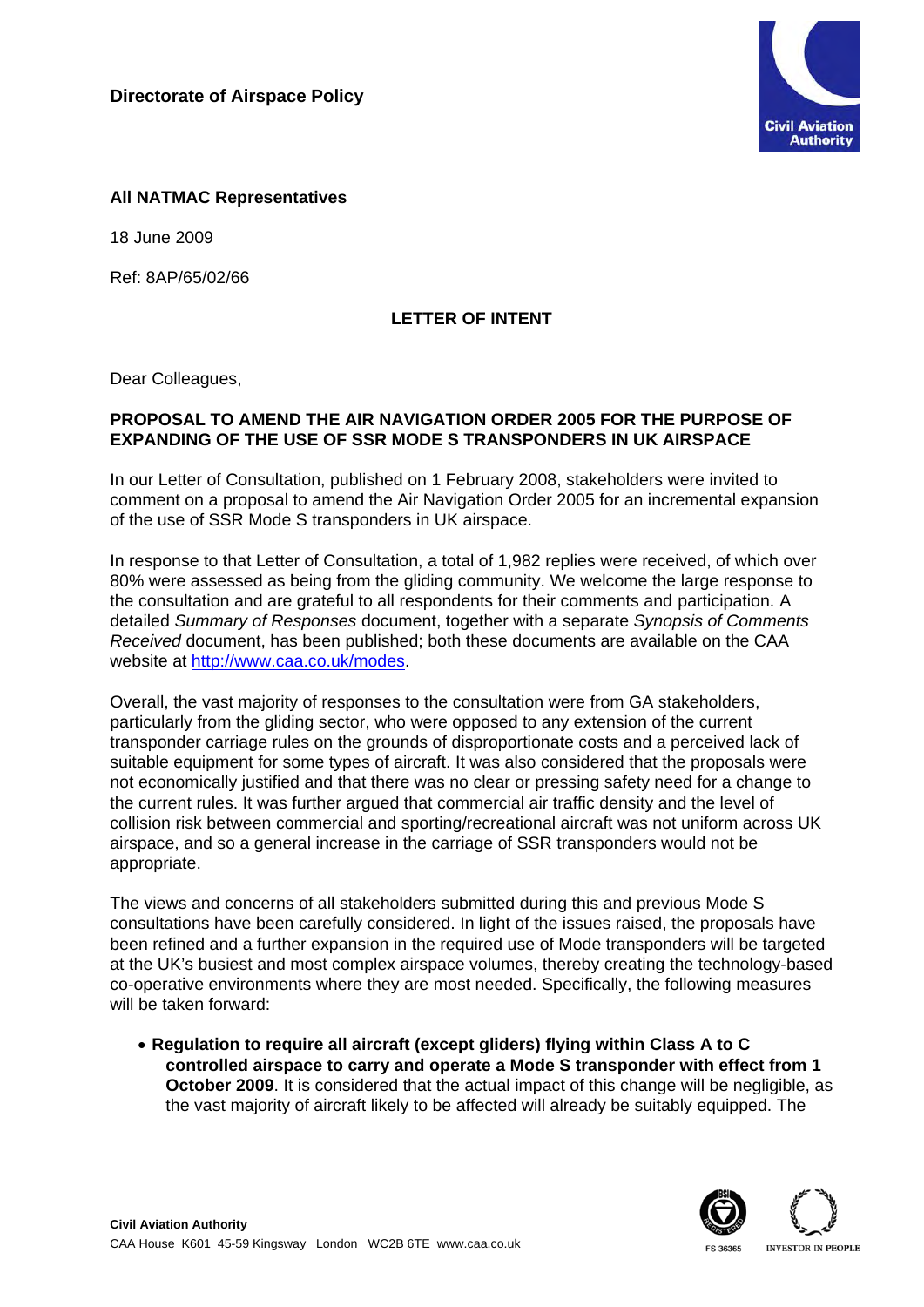CAA is content for ATC units to continue to provide mitigation, such as through Letters of Agreement, for non-transponder equipped flights to have access in specified circumstances where safety and efficiency issues can be managed appropriately.

- **An extension of the SSR Mode S transponder carriage regulations to include gliders with effect from 6 April 2012**. Alongside this proposed regulatory change, the CAA will continue to encourage the use of Letters of Agreement between gliding organisations and ATC units to permit access to airspace without transponders in specified circumstances where safety and efficiency issues can be managed appropriately. Current arrangements will continue to be applied to permit gliding activity without transponders in Class C airspace at and above FL 195 when in an active TRA(G). The CAA will also work with the gliding associations and other stakeholders to define specific, notified areas of Class G airspace at and above FL 100 where gliders would continue to be allowed to operate without an SSR transponder, under specified conditions.
- **Amendments to the SSR transponder carriage regulations applicable to Self-Launching Motor Gliders (SLMG)**. As a result of information provided during the Mode S consultations, the CAA is satisfied that some SLMG operators can encounter the same challenges with SSR transponder equipage as those experienced by operators of gliders and Self-Sustaining Gliders (SSG). However, an SLMG is not currently included within the definition of 'glider' in the Air Navigation Order and so, unlike gliders, SLMG have been required to adhere to the SSR transponder carriage requirements unless otherwise authorised by the responsible ATC unit. The proposed regulatory changes for gliders also contain recommended amendments that will align the SSR transponder carriage regulations for SLMG with those applicable to all other gliders.
- **Employment of the Airspace Change Process (ACP) to further extend the SSR transponder carriage requirements in specific volumes of airspace**. The CAA is empowered to introduce additional mandatory transponder carriage requirements without formal public consultation. Where necessary to address pressing safety and efficiency needs it will continue to use these powers. In general , it has decided to employ the airspace change process set out in CAP 725 as the mechanism with which to process applications from external stakeholders for extensions to the transponder carriage requirements in specific volumes of Class D to G airspace on a case-by-case basis. This will include requests for the establishment of TMZs. The CAA is satisfied that use of the ACP ensures that appropriate justification has to be provided and all stakeholders fully consulted by applicants so that the impact of proposed changes can be fully assessed and suitable mitigation arrangement determined.

Under existing transition arrangements associated with the previous expansion of Mode S transponder carriage in UK airspace, operators of aircraft flying outside notified Mode S Enhanced Surveillance airspace that are already equipped with Mode A/C transponders have until 31 March 2012 to complete the necessary upgrades to Mode S Elementary Surveillance compliance. This alleviation will also apply to the increased Mode S transponder carriage requirements arising from these new measures. In addition, the recently notified exemption for SLMGs from the SSR transponder carriage requirements will be extended until the applicability for SLMGs in the Air Navigation Order can be aligned with that specified for gliders and SSGs.

The CAA is satisfied that the views expressed by interested parties have been taken fully into account. The CAA will now recommend to the Secretary of State that Article 20(2), Schedule 5 of the Air Navigation Order 2005 be amended, as detailed in Enclosure 1. The required Impact Assessment, which will accompany the proposed legislation to Parliament for scrutiny, is at Enclosure 2.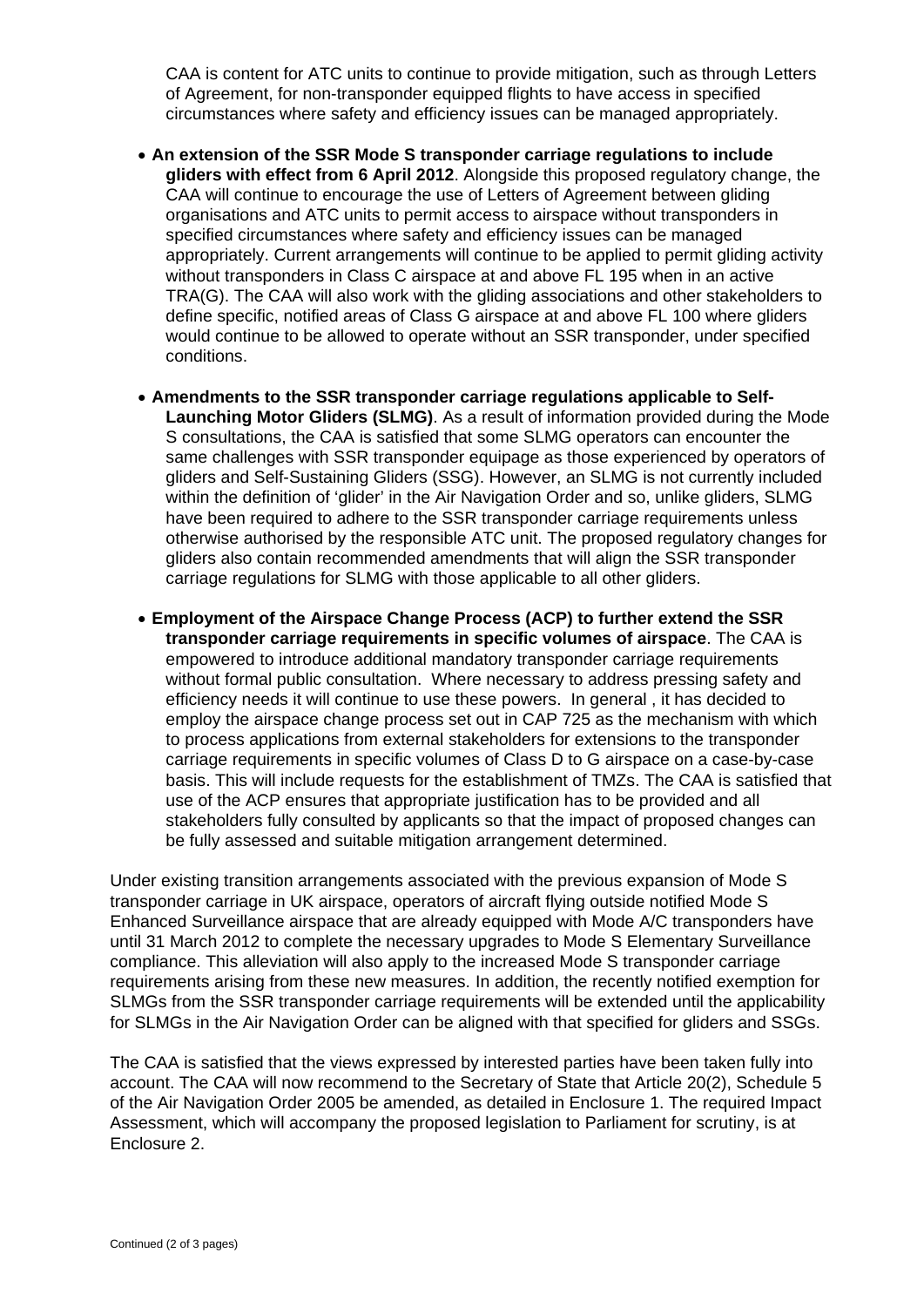It is expected that the amendments will come into force on 1 October 2009.

*Original signed* 

M SWAN **Director** 

Enclosures:

- 1. Proposed amendments to Article 20(2), Schedule 5 of the Air Navigation Order 2005.
- 2. Impact Assessment of a Proposal to Incrementally Expand the Use of SSR Mode S Transponders in UK Airspace.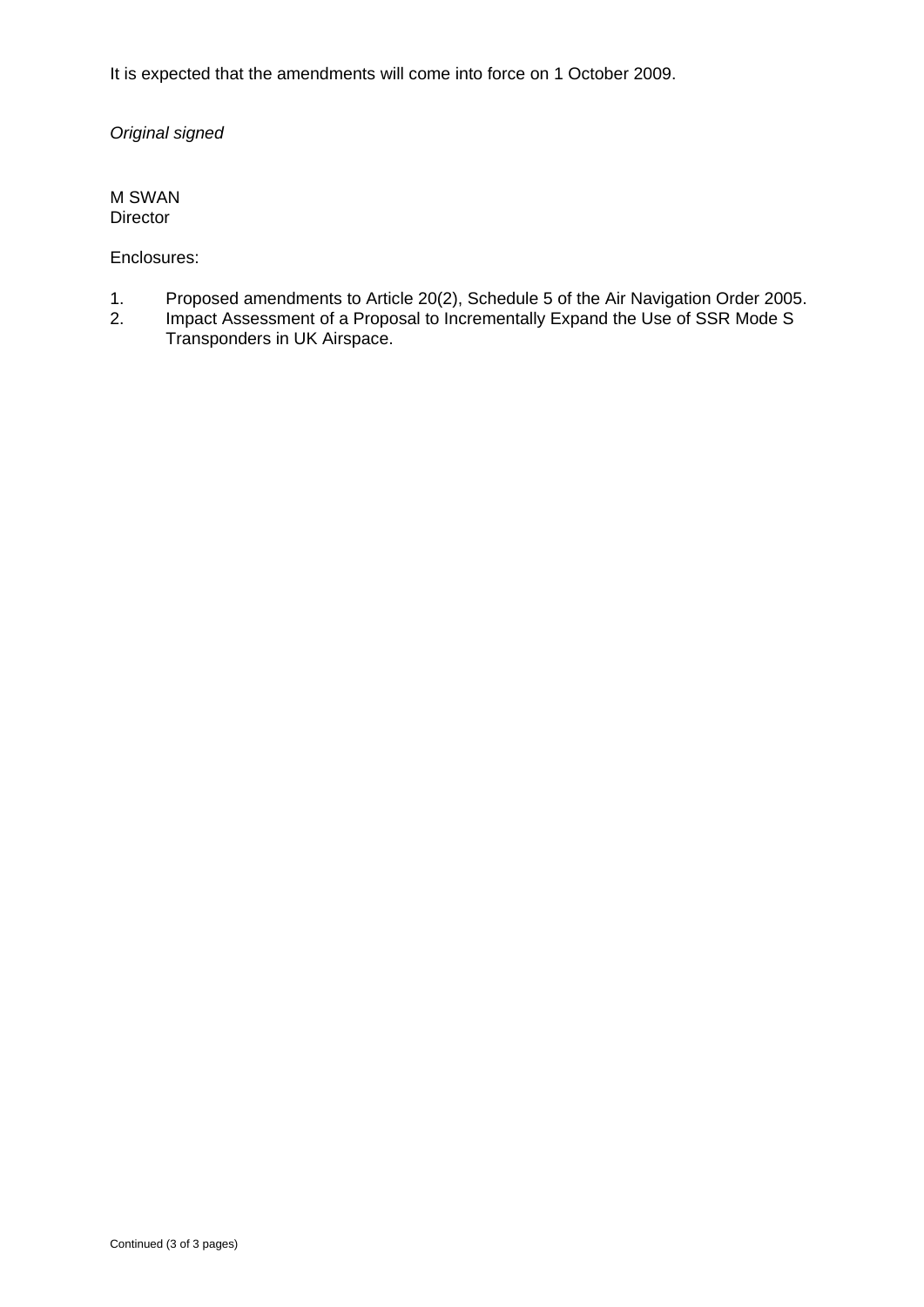#### **CHANGES TO CAP 393 TO COME INTO FORCE OCTOBER 2009**

#### **SCHEDULE 5** Article 20(2)

#### **Radio communication and radio navigation equipment to be carried in aircraft**

**1** Subject to paragraph 3, every aircraft shall be provided, when flying in the circumstances specified in the first column of the Table in paragraph 2 of this Schedule, with the scales of equipment respectively indicated in the second column of that Table; provided that, if the aircraft is flying in a combination of such circumstances the scales of equipment shall not on that account be required to be duplicated.

#### **2 Table**

|                                                                                                                                                 | A | В | $\mathbf c$ | D | Е              | F | G | н | J |
|-------------------------------------------------------------------------------------------------------------------------------------------------|---|---|-------------|---|----------------|---|---|---|---|
| (1) All aircraft (other than<br>gliders and SLMG) within the<br>United Kingdom:                                                                 |   |   |             |   |                |   |   |   |   |
| (a) when flying under<br>Instrument Flight Rules within<br>controlled airspace                                                                  | Α |   |             |   | E <sub>2</sub> | F |   |   |   |
| (b) when flying within<br>controlled airspace                                                                                                   | A |   |             |   |                |   |   |   |   |
| (c) when making an approach<br>to landing at an aerodrome<br>notified for the purpose of this<br>sub-paragraph                                  |   |   |             |   |                |   | G |   |   |
| (d) when flying within<br>controlled airspace of<br>classification A to C                                                                       |   |   |             |   | E <sub>2</sub> |   |   |   |   |
|                                                                                                                                                 |   |   |             |   |                |   |   |   |   |
| (1A) All aircraft (other than<br>gliders, SLMG and balloons)<br>within the United Kingdom<br>when flying for the purpose of<br>public transport |   |   |             |   | E2             |   |   |   |   |
|                                                                                                                                                 |   |   |             |   |                |   |   |   |   |
| (2) All aircraft within the<br>United Kingdom:                                                                                                  |   |   |             |   |                |   |   |   |   |
| (a) when flying at or above<br>flight level 195                                                                                                 | Α |   |             |   |                |   |   |   |   |
| (b) when flying within<br>airspace notified for the<br>purposes of this sub-<br>paragraph                                                       | A |   |             |   |                |   |   |   |   |
|                                                                                                                                                 |   |   |             |   |                |   |   |   |   |
|                                                                                                                                                 |   |   |             |   |                |   |   |   |   |
| $(2\lambda)$ llotil E April 2012 oll                                                                                                            |   |   |             |   | <b>CO</b>      |   |   |   |   |

| (2A) Until 5 April 2012, all  |  |  | E <sub>2</sub> |  |  |
|-------------------------------|--|--|----------------|--|--|
| gliders and SLMG within the   |  |  |                |  |  |
| United Kingdom flying at or   |  |  |                |  |  |
| above flight level 195 except |  |  |                |  |  |
| when flying within airspace   |  |  |                |  |  |
| notified as a Temporary       |  |  |                |  |  |
| Reserved Area (Gliding)       |  |  |                |  |  |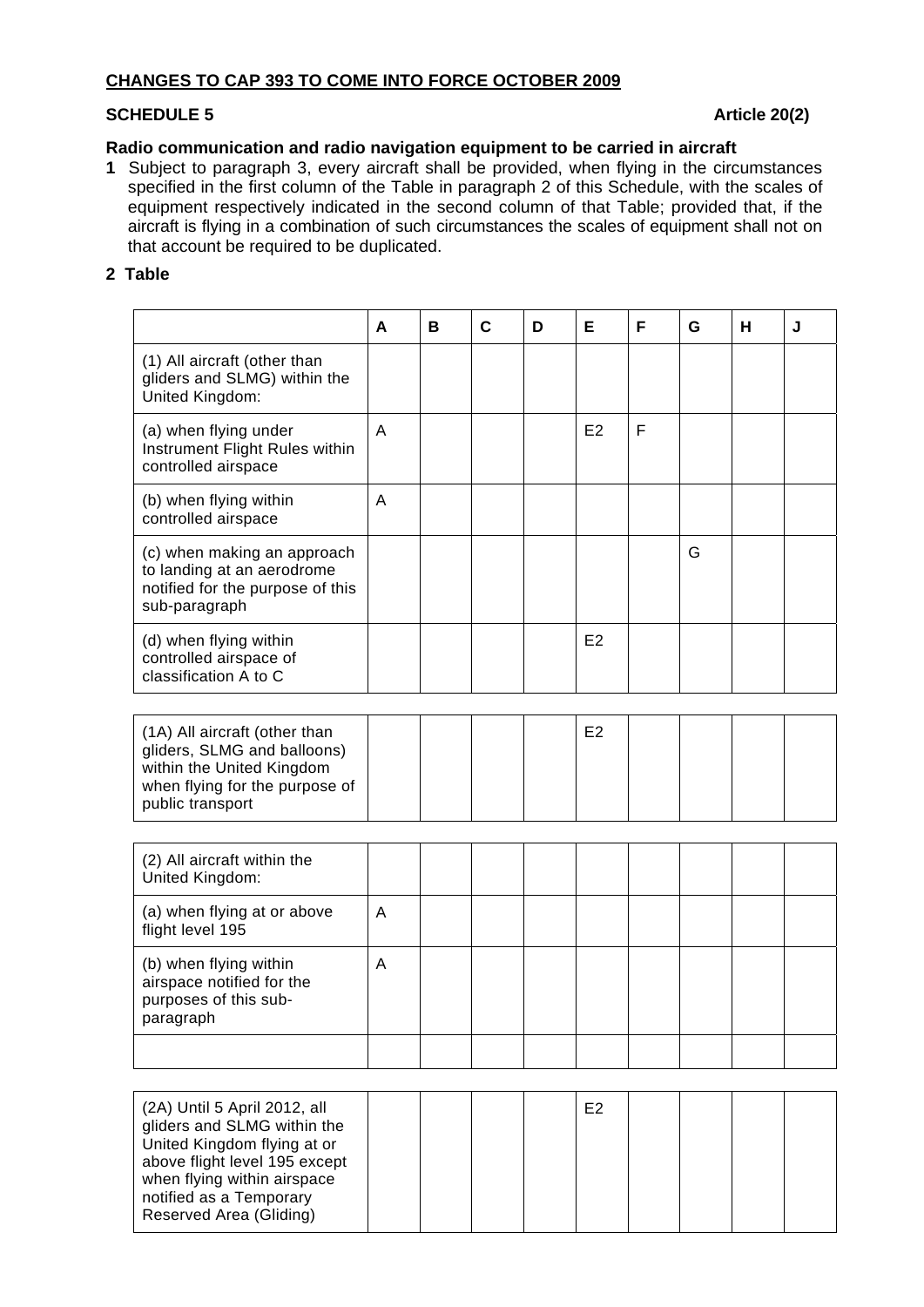| (2B) With effect from 6 April<br>2012, all gliders and SLMG<br>within the United Kingdom:                                                                                         |  |  |                |   |  |  |
|-----------------------------------------------------------------------------------------------------------------------------------------------------------------------------------|--|--|----------------|---|--|--|
| (a) flying at or above flight<br>level 100 except when flying<br>within airspace notified for the<br>purposes of this sub-<br>paragraph                                           |  |  | E2             |   |  |  |
| (b) when flying under<br>Instrument Flight Rules within<br>controlled airspace                                                                                                    |  |  | E <sub>2</sub> |   |  |  |
| (c) when flying within<br>controlled airspace of<br>classification A to C except<br>when flying within airspace<br>notified as a Temporary<br>Reserved Area (Gliding)             |  |  | E2             |   |  |  |
| (d) when flying within<br>airspace notified for the<br>purposes of this sub-<br>paragraph                                                                                         |  |  | E2             |   |  |  |
|                                                                                                                                                                                   |  |  |                |   |  |  |
| (3) All aircraft (other than<br>gliders and SLMG) within the<br>United Kingdom:                                                                                                   |  |  |                |   |  |  |
| (a) when flying at or above<br>flight level 245                                                                                                                                   |  |  | E2             | F |  |  |
| (b) when flying within<br>airspace notified for the<br>purposes of this sub-<br>paragraph                                                                                         |  |  | E2             |   |  |  |
| (c) when flying at or above<br>flight level 100                                                                                                                                   |  |  | E <sub>2</sub> |   |  |  |
|                                                                                                                                                                                   |  |  |                |   |  |  |
| (4) When flying under<br>Instrument Flight Rules within<br>airspace notified for the<br>purposes of this paragraph:                                                               |  |  |                |   |  |  |
| (a) all aeroplanes having a<br>maximum take-off weight<br>authorised not exceeding<br>5700kg and a maximum<br>cruising true airspeed<br>capability not exceeding 250<br>knots     |  |  | E <sub>2</sub> |   |  |  |
| (b) all rotorcraft                                                                                                                                                                |  |  | E <sub>2</sub> |   |  |  |
| (c) All aeroplanes having<br>either a maximum take-off<br>weight authorised of more<br>than 5700kg or a maximum<br>cruising true airspeed<br>capability of more than 250<br>knots |  |  | E <sub>3</sub> |   |  |  |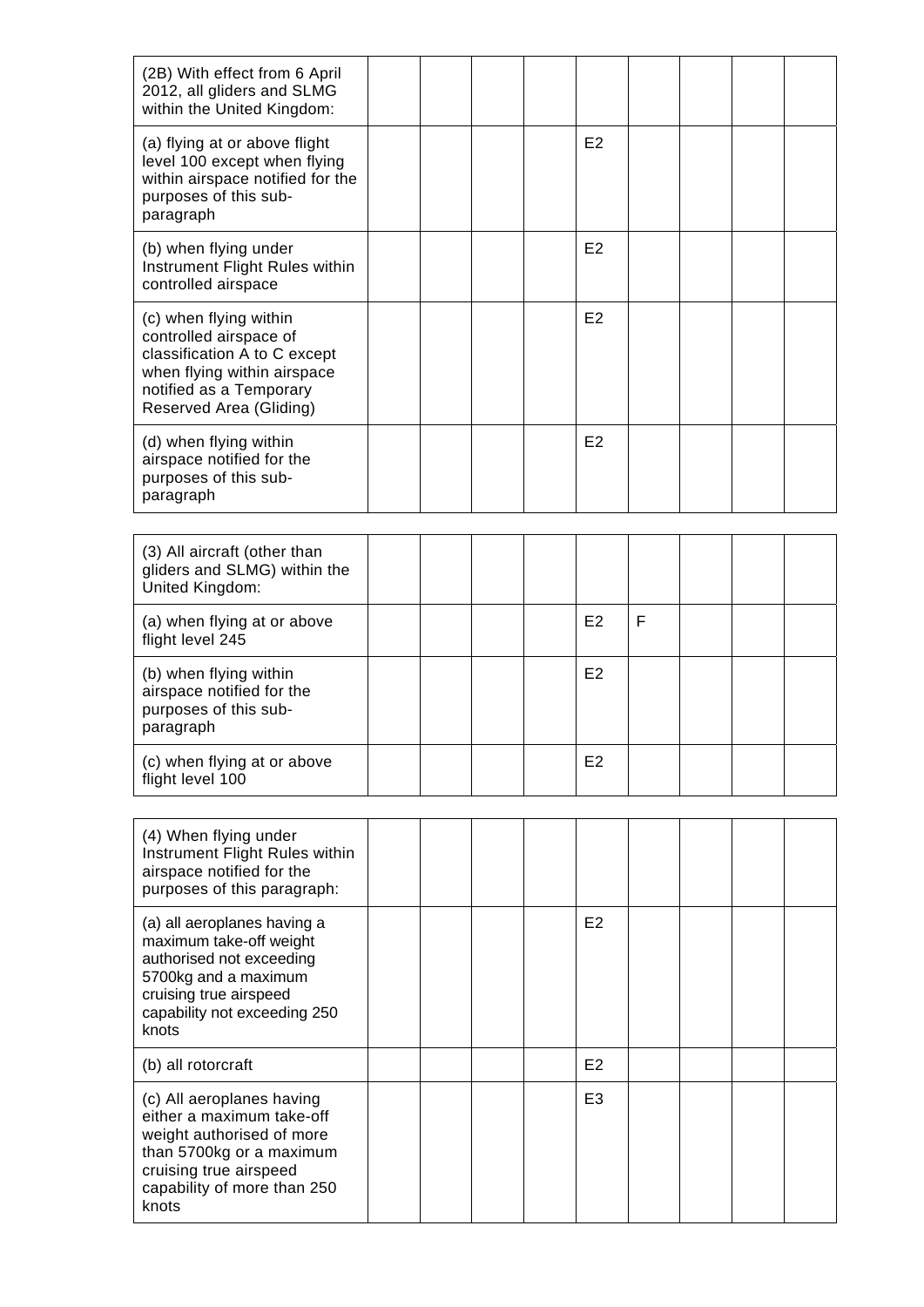| (4A) All aircraft required to<br>carry scale E2 or E3                                                                                                                                                                                                                                                                                                                                                |   |   |              |   | EE             |  |   |   |
|------------------------------------------------------------------------------------------------------------------------------------------------------------------------------------------------------------------------------------------------------------------------------------------------------------------------------------------------------------------------------------------------------|---|---|--------------|---|----------------|--|---|---|
|                                                                                                                                                                                                                                                                                                                                                                                                      |   |   |              |   |                |  |   |   |
| (5) All aircraft registered in<br>the United Kingdom,<br>wherever they may be:                                                                                                                                                                                                                                                                                                                       |   |   |              |   |                |  |   |   |
| (a) when flying for the<br>purpose of public transport<br>under Instrument Flight<br>Rules:                                                                                                                                                                                                                                                                                                          |   |   |              |   |                |  |   |   |
| (i) while making an approach<br>to landing                                                                                                                                                                                                                                                                                                                                                           | A |   | $\mathsf{C}$ | D |                |  | H |   |
| (ii) on all other occasions                                                                                                                                                                                                                                                                                                                                                                          | A |   | C            |   |                |  | н |   |
| (c) multi-engined aircraft<br>when flying for the purpose of<br>public transport under Visual<br><b>Flight Rules</b>                                                                                                                                                                                                                                                                                 | A |   |              |   |                |  | H |   |
| (d) single-engined aircraft<br>when flying for the purpose of<br>public transport under Visual<br><b>Flight Rules:</b>                                                                                                                                                                                                                                                                               |   |   |              |   |                |  |   |   |
| (i) over a route on which<br>navigation is effected solely<br>by visual reference to<br>landmarks                                                                                                                                                                                                                                                                                                    | A |   |              |   |                |  |   |   |
| (ii) on all other occasions                                                                                                                                                                                                                                                                                                                                                                          | A | B |              |   |                |  |   |   |
| (e) when flying under<br>Instrument Flight Rules within<br>controlled airspace and not<br>required to comply with<br>paragraph (5)(a) above                                                                                                                                                                                                                                                          | A |   |              |   |                |  |   |   |
|                                                                                                                                                                                                                                                                                                                                                                                                      |   |   |              |   |                |  |   |   |
| (5A) All aircraft (except<br>gliders, SLMG and balloons)<br>registered in the United<br>Kingdom, wherever they may<br>be when flying for the<br>purpose of public transport                                                                                                                                                                                                                          |   |   |              |   | E <sub>2</sub> |  |   |   |
|                                                                                                                                                                                                                                                                                                                                                                                                      |   |   |              |   |                |  |   |   |
| (6) All aeroplanes registered<br>in the United Kingdom,<br>wherever they may be, and all<br>aeroplanes wherever<br>registered when flying in the<br>United Kingdom, powered by<br>one or more turbine jets or<br>turbine propeller engines and<br>either having a maximum<br>take-off weight exceeding<br>15,000 kg or with a maximum<br>approved passenger seating<br>configuration of more than 30 |   |   |              |   |                |  |   | J |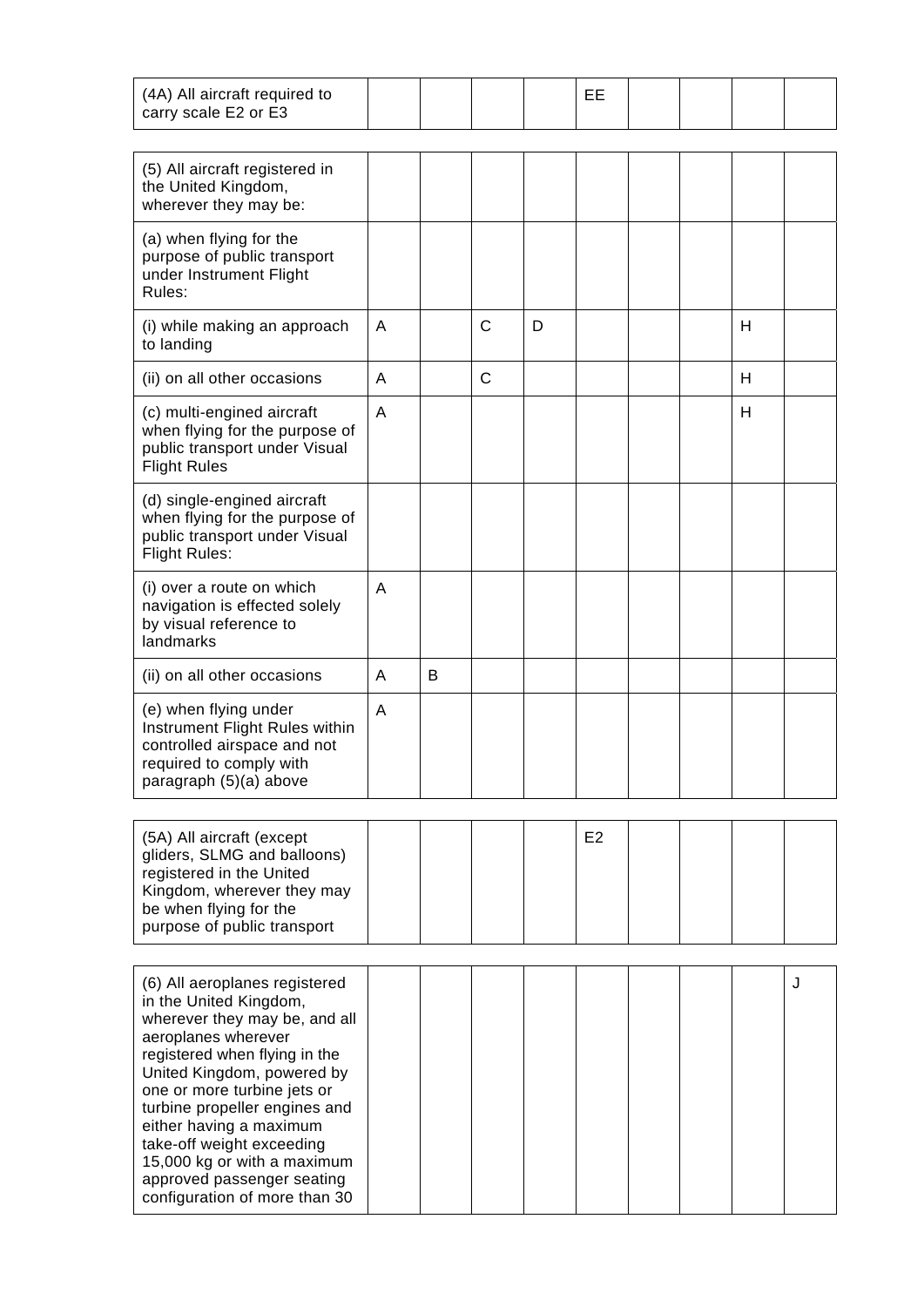| (7) All aeroplanes powered by<br>one or more turbine jets or<br>turbine propeller engines and<br>either having a maximum take-<br>off weight exceeding 5700kg or<br>a maximum approved<br>passenger seating<br>configuration of more than 19,<br>and: |  |  |  |  |   |
|-------------------------------------------------------------------------------------------------------------------------------------------------------------------------------------------------------------------------------------------------------|--|--|--|--|---|
| (a) registered in the United<br>Kingdom and flying for the<br>purposes of public<br>transport;                                                                                                                                                        |  |  |  |  | J |
| (b) registered in the United<br>Kingdom and flying within<br>the airspace of member<br>states of the European<br><b>Civil Aviation Conference;</b><br>or                                                                                              |  |  |  |  | J |
| (c) flying in the United<br>Kingdom                                                                                                                                                                                                                   |  |  |  |  |   |

3 (1) In the case of sub-paragraphs (1), (1A), (2), (2A), (2B), (3), (4), (5)(e) and (5A) of paragraph 2, the specified equipment need not be carried if the appropriate air traffic control unit otherwise permits in relation to the particular flight and the aircraft complies with any instructions which the air traffic control unit may give in the particular case.

 (2) An aircraft which is not a public transport aircraft and which is flying in Class D or Class E airspace shall not be required to be provided with distance measuring equipment in accordance with paragraph (b) of Scale F when flying in the circumstances specified in sub-paragraph (1)(a) of paragraph 2.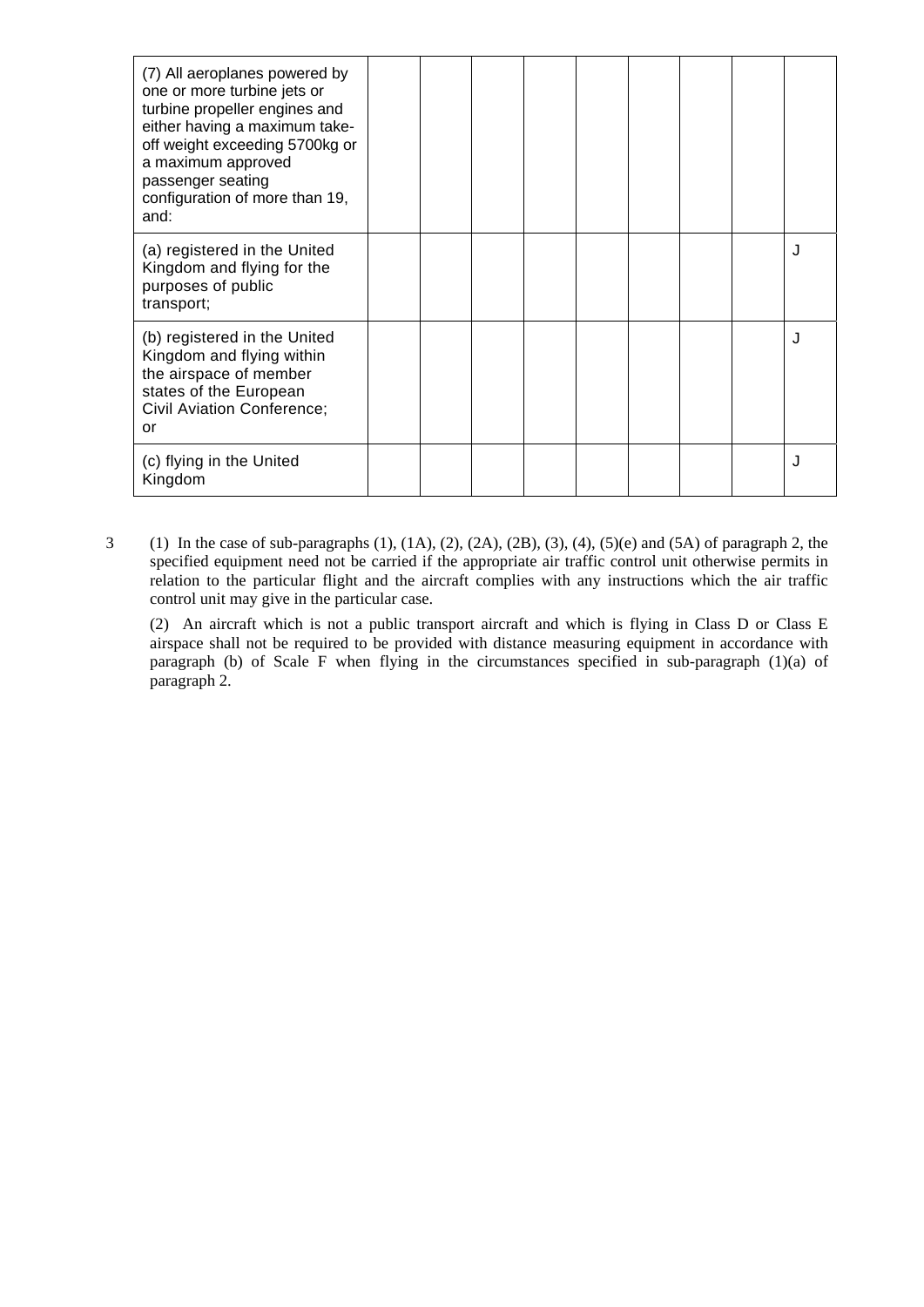| <b>Summary: Intervention &amp; Options</b>                                             |                                                                                                                                                |                     |  |  |  |  |  |  |
|----------------------------------------------------------------------------------------|------------------------------------------------------------------------------------------------------------------------------------------------|---------------------|--|--|--|--|--|--|
| <b>Department /Agency:</b><br><b>Civil Aviation Authority</b>                          | Title:<br><b>Impact Assessment of a Proposal to Incrementally</b><br><b>Expand the Use of SSR Mode S Transponders in UK</b><br><b>Airspace</b> |                     |  |  |  |  |  |  |
| <b>Stage: Final Proposal</b>                                                           | Version: #1.0                                                                                                                                  | Date: 20 April 2009 |  |  |  |  |  |  |
| Related Publications: Summary of Responses Document for a Consultation on the Proposed |                                                                                                                                                |                     |  |  |  |  |  |  |

Incremental Expansion of the Use of SSR Mode S Transponders in UK Airspace - Dec 08 - Issue 1.0

**Available to view or download at:** 

http://www.caa.co.uk/default.aspx?catid=1698&pagetype=90&pageid=9307

**Contact for enquiries:** andrew.knill@caa.co.uk **Telephone:** 0207 453 6530

What is the problem under consideration? Why is government intervention necessary?

Commercial air traffic levels are expected to continue to grow significantly in the medium to long term. This growth must be accommodated by the ATC system while maintaining safety levels to realise potential economic and environmental benefits. To enable this, secondary radar technology must be updated and the detection of aircraft by ATC systems and anti-collision safety nets must be improved. Current SSR systems cannot be sustained in the longer term for reasons of spectrum capacity and efficiency. Mandatory equipage is the only way to improve interoperability between aircraft in busy airspace, otherwise inefficient segregation of commercial and recreational flying may be needed to maintain safety levels.

What are the policy objectives and the intended effects?

To mandate the use of SSR Mode S transponders on all aircraft flying within all controlled airspace volumes of Classification A to C.

To extend the SSR Mode S transponder carriage regulations to gliders.

The intended effect is to improve the co-operation of all aircraft operating in busy UK airspace with the safety 'layers' provided by ATC secondary radars, ATC automatic conflict warning tools, and airborne collision avoidance systems used by commercial aircraft.

What policy options have been considered? Please justify any preferred option.

1) Do nothing.

2) Mandatory use of Mode S transponders by all aircraft in all controlled airspace.

3) Extension of the SSR Mode S transponder carriage regulations to all aircraft (except gliders) flying within controlled airspace of Classification A to C with effect from 1 October 2009.. Extension of the SSR Mode S transponder carriage regulations to include gliders with effect from 6 April 2012.

When will the policy be reviewed to establish the actual costs and benefits and the achievement of the desired effects? The policy will be reviewed in 2014 as this will allow sufficient time to provide a full assessment of the implementation and its associated operational impact.

**Ministerial Sign-off** For final proposal/implementation stage Impact Assessments:

*I have read the Impact Assessment and I am satisfied that, given the available evidence, it represents a reasonable view of the likely costs, benefits and impact of the leading options.* 

Signed by the responsible Minister:

.............................................................................................................Date: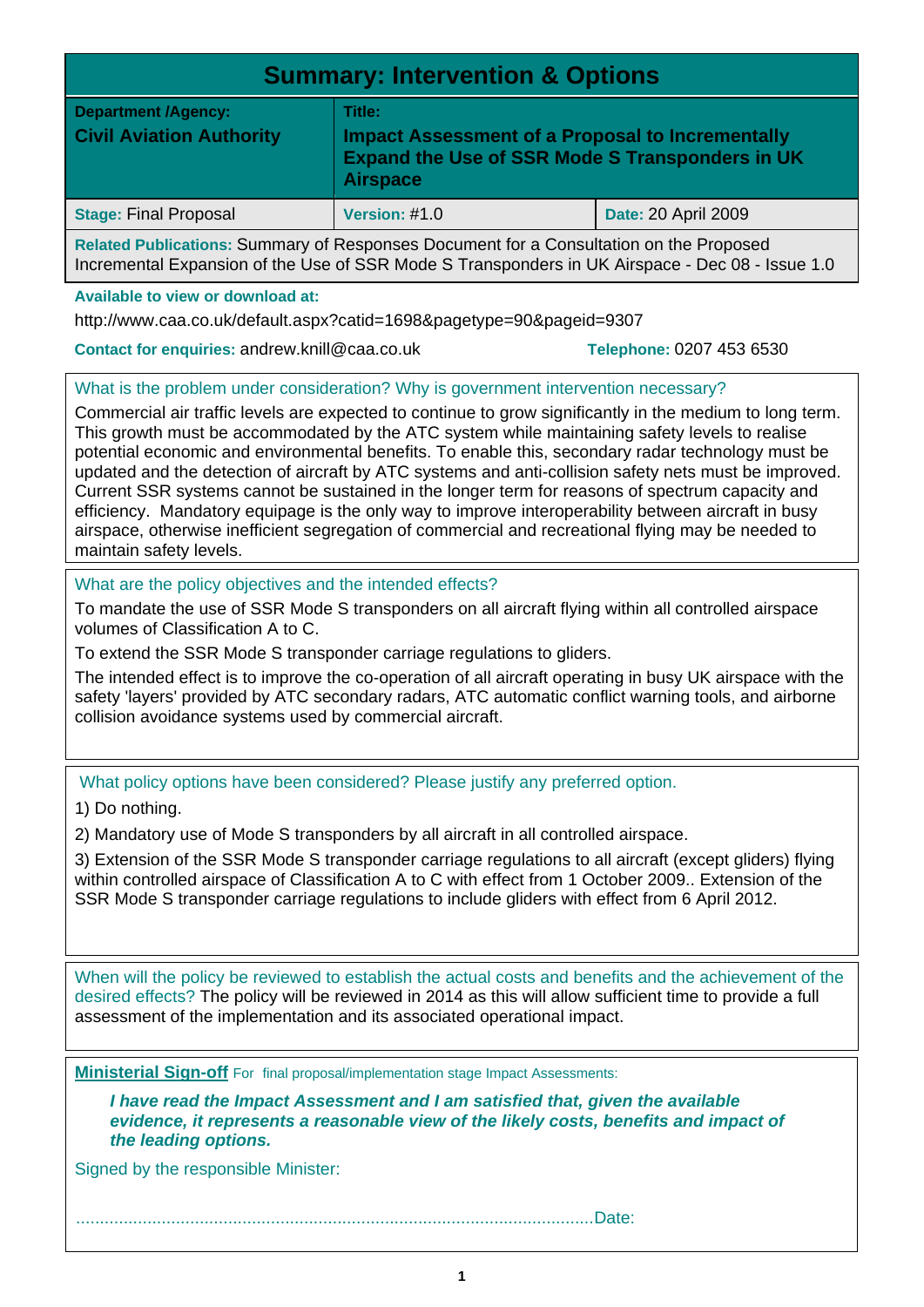| <b>Summary: Analysis &amp; Evidence</b>                                                                                                                                                                                                                                                                                                                                                                                                                                                                                                                                                                  |                                       |                                                                                                   |            |                                                 |                |                                                                                                                                                                                                     |                        |                                        |              |  |  |
|----------------------------------------------------------------------------------------------------------------------------------------------------------------------------------------------------------------------------------------------------------------------------------------------------------------------------------------------------------------------------------------------------------------------------------------------------------------------------------------------------------------------------------------------------------------------------------------------------------|---------------------------------------|---------------------------------------------------------------------------------------------------|------------|-------------------------------------------------|----------------|-----------------------------------------------------------------------------------------------------------------------------------------------------------------------------------------------------|------------------------|----------------------------------------|--------------|--|--|
|                                                                                                                                                                                                                                                                                                                                                                                                                                                                                                                                                                                                          | <b>Policy Option: 3</b>               |                                                                                                   |            | controlled airspace.                            |                | Description: Extend Mode S transponder carriage regulations to<br>gliders and mandate use of Mode S transponders in Class A to C                                                                    |                        |                                        |              |  |  |
|                                                                                                                                                                                                                                                                                                                                                                                                                                                                                                                                                                                                          |                                       | <b>ANNUAL COSTS</b>                                                                               |            |                                                 |                | Description and scale of key monetised costs by 'main                                                                                                                                               |                        |                                        |              |  |  |
|                                                                                                                                                                                                                                                                                                                                                                                                                                                                                                                                                                                                          | <b>One-off</b> (Transition)           |                                                                                                   | <b>Yrs</b> |                                                 |                | affected groups' Key costs are from the one-off equipage<br>requirements and these would fall on owners of up to 120-620                                                                            |                        |                                        |              |  |  |
|                                                                                                                                                                                                                                                                                                                                                                                                                                                                                                                                                                                                          | £176K to £882K                        |                                                                                                   | 3          |                                                 |                | gliders by 5 April 2012. Typical one-off costs per glider are                                                                                                                                       |                        |                                        |              |  |  |
| <b>COSTS</b>                                                                                                                                                                                                                                                                                                                                                                                                                                                                                                                                                                                             | (excluding one-off)                   | <b>Average Annual Cost</b>                                                                        |            |                                                 |                | expected to be in the range £2,358 to £4,733 with average<br>additional ongoing costs of around £70 per year.                                                                                       |                        |                                        |              |  |  |
|                                                                                                                                                                                                                                                                                                                                                                                                                                                                                                                                                                                                          | £7.4K to £37.2K                       |                                                                                                   |            |                                                 |                |                                                                                                                                                                                                     | <b>Total Cost (PV)</b> | £595K to £3M                           |              |  |  |
| Other key non-monetised costs by 'main affected groups' Costs from having to take aircraft out<br>of service to complete equipage upgrades, associated travel expenses to engineering facilities,<br>and any potential indirect costs on supporting businesses or stakeholders have not been<br>quantified.                                                                                                                                                                                                                                                                                              |                                       |                                                                                                   |            |                                                 |                |                                                                                                                                                                                                     |                        |                                        |              |  |  |
| Description and scale of key monetised benefits by 'main<br><b>ANNUAL BENEFITS</b>                                                                                                                                                                                                                                                                                                                                                                                                                                                                                                                       |                                       |                                                                                                   |            |                                                 |                |                                                                                                                                                                                                     |                        |                                        |              |  |  |
|                                                                                                                                                                                                                                                                                                                                                                                                                                                                                                                                                                                                          | <b>One-off</b>                        |                                                                                                   | <b>Yrs</b> | affected groups'                                |                |                                                                                                                                                                                                     |                        |                                        |              |  |  |
|                                                                                                                                                                                                                                                                                                                                                                                                                                                                                                                                                                                                          | £ <sub>0</sub>                        |                                                                                                   |            |                                                 |                |                                                                                                                                                                                                     |                        |                                        |              |  |  |
| <b>BENEFITS</b>                                                                                                                                                                                                                                                                                                                                                                                                                                                                                                                                                                                          | (excluding one-off)                   | <b>Average Annual Benefit</b>                                                                     |            |                                                 |                |                                                                                                                                                                                                     |                        |                                        |              |  |  |
|                                                                                                                                                                                                                                                                                                                                                                                                                                                                                                                                                                                                          | £ <sub>0</sub>                        | <b>Total Benefit (PV)</b><br>£ <sub>0</sub>                                                       |            |                                                 |                |                                                                                                                                                                                                     |                        |                                        |              |  |  |
| Other key non-monetised benefits by 'main affected groups' Direct benefits are safety, airspace<br>access and ATC efficiency improvements. Proposals implement a key technology 'enabler' that<br>support wider efforts to ensure that the air traffic system can accommodate commercial air traffic<br>growth in order to realise the economic benefits set out in the Air Transport' White Paper.<br>Key Assumptions/Sensitivities/Risks Actual costs are dependent on how many operators eventually<br>choose to install Mode S transponders as equipage is only required if operators want to access |                                       |                                                                                                   |            |                                                 |                |                                                                                                                                                                                                     |                        |                                        |              |  |  |
|                                                                                                                                                                                                                                                                                                                                                                                                                                                                                                                                                                                                          |                                       |                                                                                                   |            |                                                 |                | airspace where transponders are mandatory. Costs assume that most gliders would be in the higher<br>equipage cost range and would equip in 2011/2012. Cost sensitivity assessed to be -45% to +12%. |                        |                                        |              |  |  |
|                                                                                                                                                                                                                                                                                                                                                                                                                                                                                                                                                                                                          | <b>Price Base</b><br><b>Year 2009</b> | <b>Time Period</b><br>Years 17                                                                    |            | <b>Net Benefit Range (NPV)</b><br>£-595K to -3M |                |                                                                                                                                                                                                     | £-£1.2M                | <b>NET BENEFIT</b> (NPV Best estimate) |              |  |  |
|                                                                                                                                                                                                                                                                                                                                                                                                                                                                                                                                                                                                          |                                       | What is the geographic coverage of the policy/option?                                             |            |                                                 |                |                                                                                                                                                                                                     |                        | <b>UK</b>                              |              |  |  |
|                                                                                                                                                                                                                                                                                                                                                                                                                                                                                                                                                                                                          |                                       | On what date will the policy be implemented?                                                      |            |                                                 |                |                                                                                                                                                                                                     |                        | 1 October 2009                         |              |  |  |
|                                                                                                                                                                                                                                                                                                                                                                                                                                                                                                                                                                                                          |                                       | Which organisation(s) will enforce the policy?                                                    |            |                                                 |                |                                                                                                                                                                                                     |                        | <b>CAA</b>                             |              |  |  |
|                                                                                                                                                                                                                                                                                                                                                                                                                                                                                                                                                                                                          |                                       |                                                                                                   |            |                                                 |                | What is the total annual cost of enforcement for these organisations?                                                                                                                               |                        | £ Negligible                           |              |  |  |
|                                                                                                                                                                                                                                                                                                                                                                                                                                                                                                                                                                                                          |                                       | Does enforcement comply with Hampton principles?                                                  |            |                                                 |                |                                                                                                                                                                                                     |                        | Yes                                    |              |  |  |
|                                                                                                                                                                                                                                                                                                                                                                                                                                                                                                                                                                                                          |                                       | Will implementation go beyond minimum EU requirements?                                            |            |                                                 |                |                                                                                                                                                                                                     |                        | N/A                                    |              |  |  |
|                                                                                                                                                                                                                                                                                                                                                                                                                                                                                                                                                                                                          |                                       | What is the value of the proposed offsetting measure per year?                                    |            |                                                 |                |                                                                                                                                                                                                     |                        | £ Nil                                  |              |  |  |
|                                                                                                                                                                                                                                                                                                                                                                                                                                                                                                                                                                                                          |                                       | What is the value of changes in greenhouse gas emissions?                                         |            |                                                 |                |                                                                                                                                                                                                     |                        | £ N/K                                  |              |  |  |
|                                                                                                                                                                                                                                                                                                                                                                                                                                                                                                                                                                                                          |                                       | Will the proposal have a significant impact on competition?<br>Annual cost (£-£) per organisation |            |                                                 |                | <b>Micro</b>                                                                                                                                                                                        | <b>Small</b>           | <b>No</b><br><b>Medium</b>             | Large        |  |  |
|                                                                                                                                                                                                                                                                                                                                                                                                                                                                                                                                                                                                          | (excluding one-off)                   |                                                                                                   |            |                                                 |                | £70/aircraft                                                                                                                                                                                        | £70/aircraft           | £70/aircraft                           | £70/aircraft |  |  |
|                                                                                                                                                                                                                                                                                                                                                                                                                                                                                                                                                                                                          |                                       | Are any of these organisations exempt?                                                            |            |                                                 |                | No.                                                                                                                                                                                                 | No                     | N/A                                    | N/A          |  |  |
|                                                                                                                                                                                                                                                                                                                                                                                                                                                                                                                                                                                                          |                                       | <b>Impact on Admin Burdens Baseline (2005 Prices)</b>                                             |            |                                                 |                |                                                                                                                                                                                                     |                        | (Increase - Decrease)                  |              |  |  |
| Key:                                                                                                                                                                                                                                                                                                                                                                                                                                                                                                                                                                                                     | Increase of                           | £ Negligible<br><b>Annual costs and benefits: Constant Prices</b>                                 |            | Decrease of                                     | $E$ Negligible | (Net) Present Value                                                                                                                                                                                 | <b>Net Impact</b>      | £ Negligible                           |              |  |  |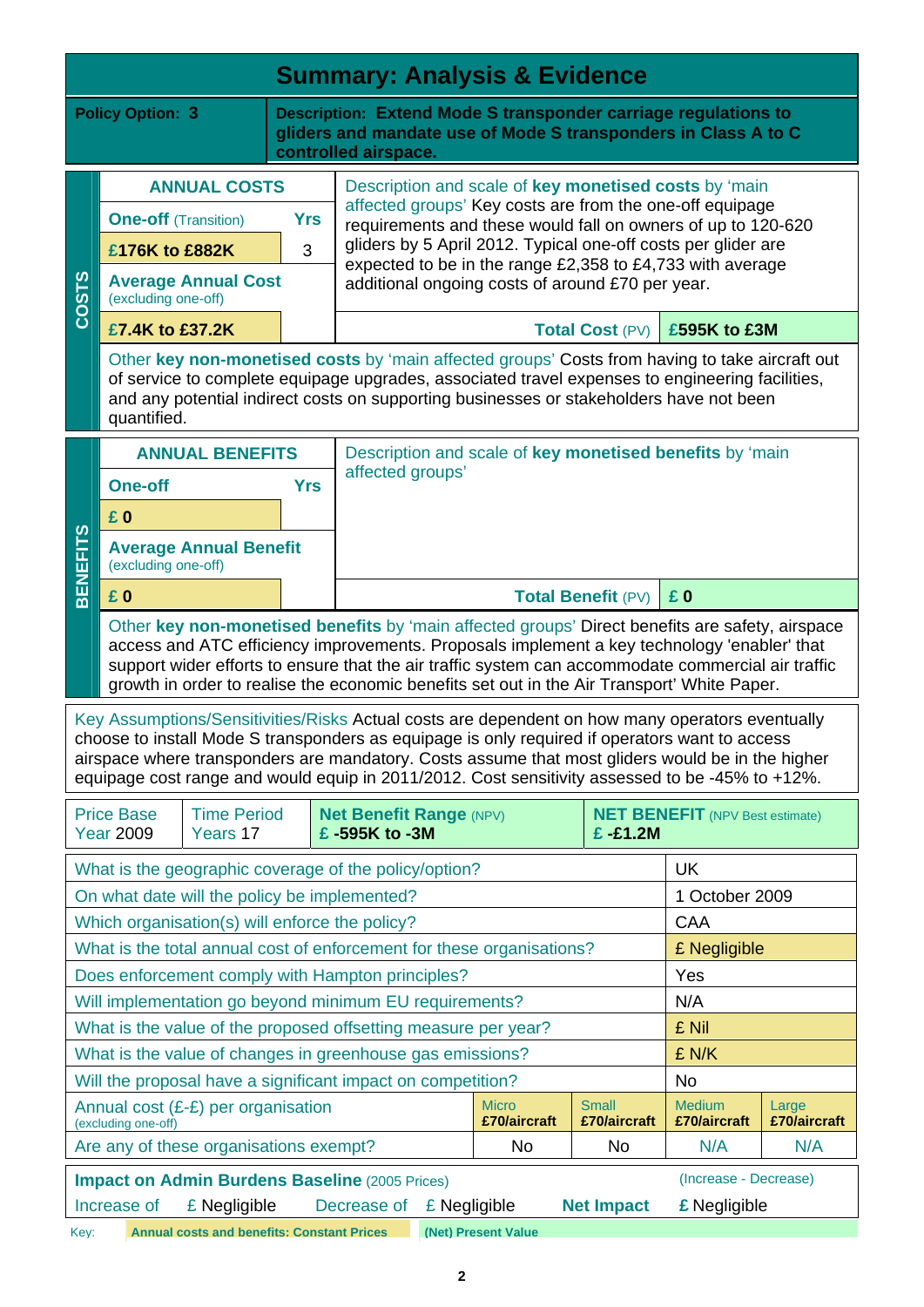# **Evidence Base (for summary sheets)**

[Use this space (with a recommended maximum of 30 pages) to set out the evidence, analysis and detailed narrative from which you have generated your policy options or proposal. Ensure that the information is organised in such a way as to explain clearly the summary information on the preceding pages of this form.]

# **1 POLICY CONTEXT FOR THE PROPOSALS**

- 1.1 Levels of air traffic in the UK have grown significantly in the last three decades and medium-term forecasts<sup>[1](#page-9-0)</sup> estimate an average annual growth rate of commercial flight movements in UK airspace of between 1.8% and 4% from 2008 to 2014. This equates to an additional 331,000 to 804,000 flights per year in UK airspace in 2014 compared to 2007. Notwithstanding the current economic downturn, the Civil Aviation Authority (CAA) considers that traffic levels will continue to rise in the medium to long term and so it is necessary to continue to plan to accommodate this growth despite the short-term uncertainty. Even in the current constrained economic environment, some key volumes of airspace are still reaching their full capacity at certain geographical locations or at certain times of the day. As such, it is necessary to continue to improve safety standards to meet this capacity/ demand requirement.
- 1.2 Commercial air traffic growth is highly beneficial to the UK in terms of economic prosperity, employment, tourism, exports and the social benefits of access to affordable air travel. In 2003, the Government set out in its White Paper, 'The Future of Air Transport', how it seeks to ensure that the forecast growth in air traffic can be accommodated by UK airports and the associated Air Traffic Control (ATC) system. The 2003 White Paper also acknowledged that the benefits of air traffic growth must be balanced with the environmental consequences of aircraft emissions. The CAA believes that the challenge of increasing capacity while simultaneously addressing environmental considerations and maintaining target levels of safety will need to be achieved through a variety of initiatives. These include:
	- More efficient handling and routing of flights within the Air Traffic Management (ATM) system;
	- Greater technical interoperability, and hence co-operation, between all classes of aircraft and with the safety layers provided by anti-collision systems and ATC radars:
	- A more modern ATC radar surveillance system;
	- Measures to reduce the number of airspace infringements and to minimise the adverse consequences of infringements when they occur.
	- Changes to controlled airspace structures, together with measures to increase efficiency in the use of controlled airspace;
	- Optimal climb-out routes from airports and more direct routing of commercial aircraft between airports;
	- Greater use of continuous descent approaches and less holding of commercial aircraft in the terminal phases of flight.
- 1.3 The consequences of these initiatives are likely to affect all airspace users in the UK to a lesser or greater extent, particularly through changes to the way that aircraft are routed in order to use the limited airspace resource more efficiently. The CAA considers that greater co-operation between all categories of airspace user is needed to protect freedom of movement and access to airspace whilst maintaining or improving safety. The deployment of future concepts of operation for safely managing increased levels of air traffic will require a more co-operative overall environment between airspace users and ATC. Wider deployment of SSR will provide the electronic means of achieving this co-operative environment.
- 1.4 In particular, the current Secondary Surveillance Radar (SSR) system used by ATC, and which is also the primary technological basis for anti-collision safety systems, needs to be updated to

<span id="page-9-0"></span> $\overline{a}$ <sup>1</sup> EUROCONTROL – Medium Term Forecast – IFR Flight Movements 2008-2014 – Volumes 1 & 2 – 29 February 2008.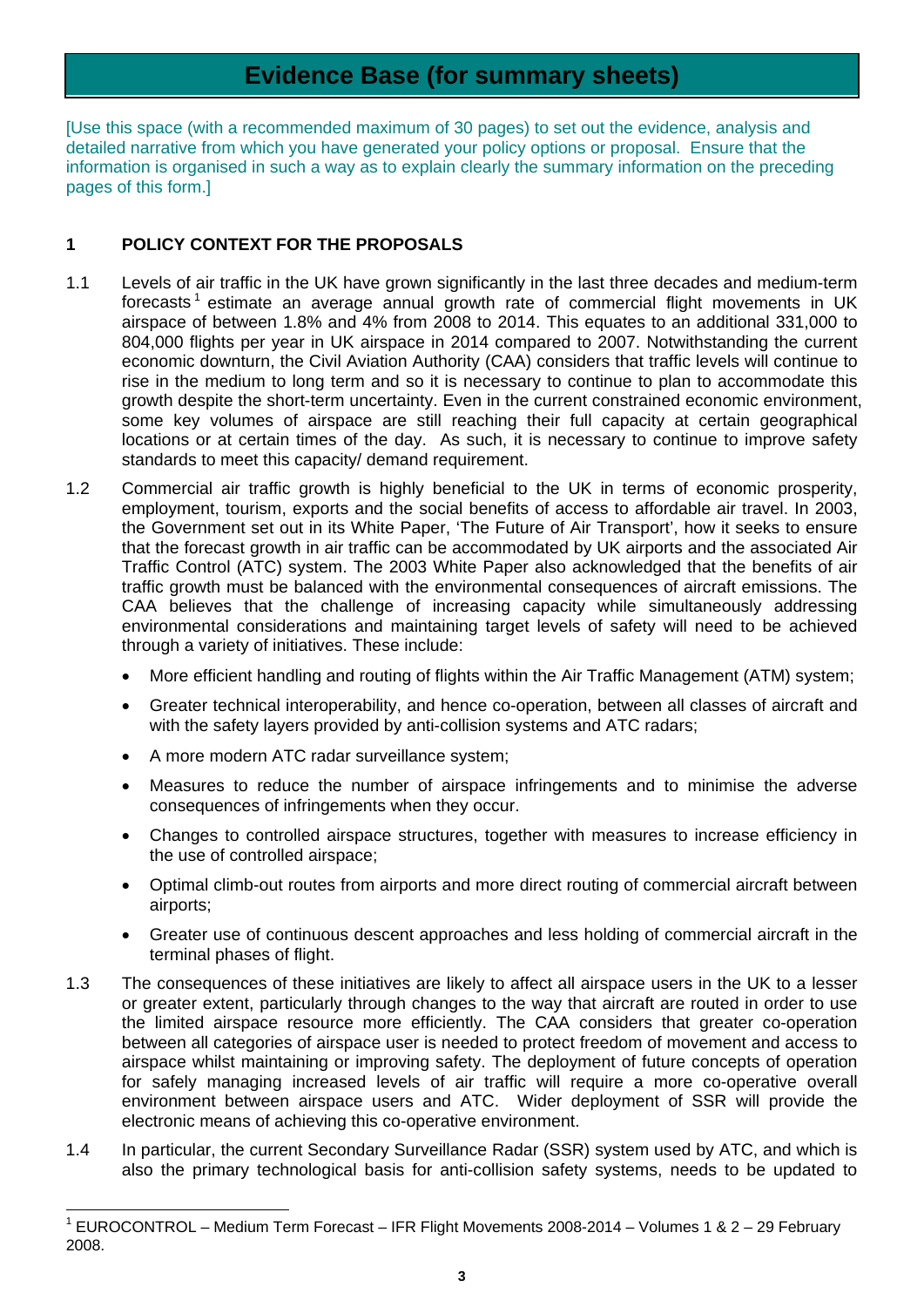cope with increasing air traffic levels. Currently, aircraft are required by the Air Navigation Order to carry and operate an SSR Mode Select (Mode S) capable transponder in the following circumstances:

- When flying under Instrument Flight Rules (IFR) in controlled airspace below Flight Level 100. (Gliders do not currently have to comply with this requirement.)
- When flying at and above Flight Level 100. (Gliders do not currently have to comply with this requirement except when operating in controlled airspace of Classification C outside of an active 'Temporary Reserved Area – Gliders', referred to as a TRA(G).)
- When flying within a Transponder Mandatory Zone (TMZ). (Gliders do not have to comply with this requirement.)
- When flying for the purpose of public transport. (Gliders and balloons do not have to comply with this requirement.)

As a consequence of these current regulations, the vast majority of commercial aircraft already carry and operate Mode S equipment.

- 1.5 Aircraft that operate without SSR transponders are effectively 'invisible' to Airborne Collision Avoidance Systems (ACAS) carried by commercial and some GA aircraft and to ground-based conflict alert tools used by ATC. Visibility of non-transponder equipped aircraft to controllers relies on the aircraft being detected on Primary Surveillance Radars (PSR). This can be problematic with very small aircraft and those made from composite materials because PSR relies on radio energy being reflected off the aircraft back to the radar receiver. Even where aircraft are detected using PSR only, the situational awareness of controllers is reduced compared to detection by SSR because aircraft identity and altitude information is not provided and cannot, therefore, be displayed on controller workstations. The absence of this data increases controller workload when these aircraft require an ATC service because of the need to transmit and receive more radio messages to elicit the information not being provided visually by radar. The lack of visible altitude information on aircraft can also make the sequencing and separation of aircraft under the control of ATC much less efficient while maintaining the required safety levels and renders inoperable controlled airspace infringement tools, such as CAIT used by NATS.
- 1.6 Therefore, since the turn of this Century, the CAA along with its European neighbours has been pursuing a policy of gradually increasing the use of the modern SSR Mode S technology, both on the ground and in the air.

#### **2 POLICY OPTIONS TESTED THROUGH CONSULTATION**

- 2.1 In 2006 and 2008, the CAA conducted public consultations on proposals to expand the requirements to carry and operate SSR Mode S transponders in UK airspace to deliver a more co-operative overall environment. The following potential options were tested during these two consultations:
	- Mandatory SSR Mode S transponder carriage by all aircraft in all airspace;
	- Mandatory SSR Mode S transponder carriage by all powered aircraft in all airspace;
	- Mandatory SSR Mode S transponder carriage by all aircraft flying within controlled airspace of classification A to E;
	- Inclusion of gliders within the SSR transponder carriage regulations that apply to all other aircraft;
	- Mandatory SSR Mode S transponder carriage by all powered aircraft conducting international flights;
	- Adoption of the Airspace Change Process set out in CAA Publication (CAP) 725 as a mechanism with which to process future applications from stakeholders for TMZs.
- 2.2 Over 5,000 responses were received during the two consultations, the vast majority coming from sporting and recreational pilots and associations, particularly from the gliding sector, who strongly opposed any extension to the current transponder carriage rules on the grounds of disproportionate costs, lack of direct benefits and a perceived lack of suitable equipment for some types of aircraft. It was also felt by many that the proposals were not supported by fully quantified benefits or a clear and pressing safety need.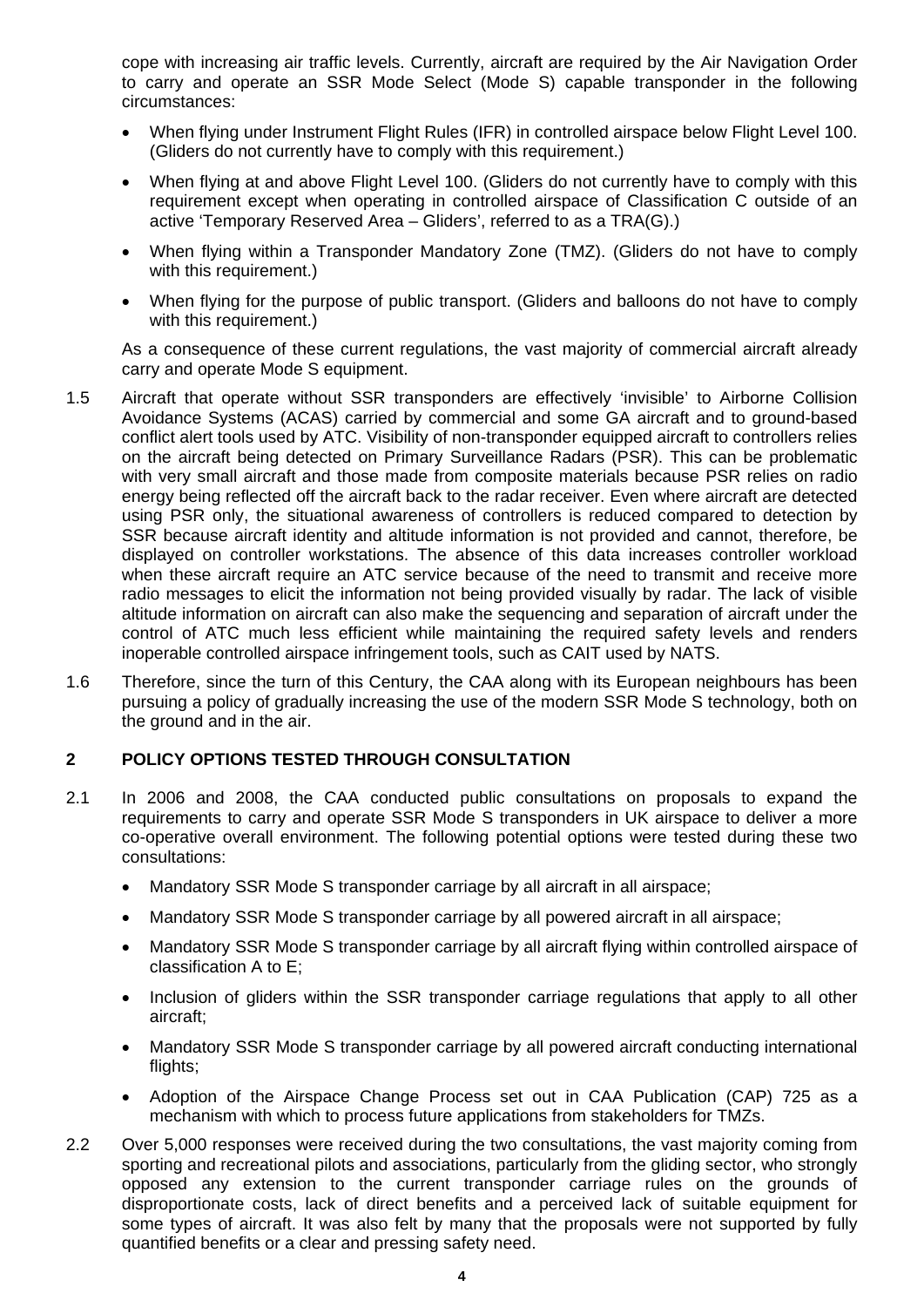## **3 HOW CONSULTATION HAS HELPED TO DEVELOP THE CAA PROPOSALS**

- 3.1 The CAA has taken into account the views and concerns of all stakeholders submitted during the extensive consultations. Detailed response documents for these consultations were published<sup>[2](#page-11-0)</sup> separately but the following issues, in particular, have been most influential in helping the CAA to develop the final proposals presented in this Impact Assessment:
	- a. It was argued by General Aviation stakeholders that commercial air traffic density and the level of collision risk between commercial and sporting/recreational aircraft was not uniform across UK airspace. It was also felt that future increases in commercial air traffic would not be evenly spread throughout UK airspace and, in any case, would probably not be realised due to the current environmental, economic and security pressures. Therefore, it was considered by General Aviation stakeholders that a more 'targeted' approach to the expansion of the SSR Mode S transponder carriage requirements should be adopted by the CAA, rather than resorting to a 'blanket' application of new rules.

#### **The CAA's recommendations to Government reflect a targeted approach to extending the transponder carriage rules.**

b. It was argued by General Aviation stakeholders that suitable SSR Mode S transponder technology, which has specifically been designed to take account of the operating and financial constraints of very light powered aircraft and gliders, has not yet been developed by industry and brought to market. Some respondents felt that, in certain cases, it would not be possible to install any of the currently available transponders on their aircraft. Therefore, it was felt that a significant part of the General Aviation community could not yet comply with the SSR transponder carriage requirements, as this would result in disproportionate equipage costs and/or significant operating limitations being required.

**The CAA has been investigating the feasibility and encouraging the development of an SSR Mode S transponder suitable for light aviation for many years. Despite these efforts, industry perception of a limited market and a lack of a robust regulatory environment has brought about limited results. More recently, there have been reassuring signs that suitable transponders are becoming available in the market, as industry responds to the changing environment.** 

c. In view of the various perceived technology constraints, it was considered by General Aviation stakeholders that the CAA must provide appropriate mitigation for them in the form of equipage subsidies or by implementing procedures that would continue to allow them access to any expanded mandatory transponder carriage airspace without transponders.

**Notwithstanding the CAA's existing powers to notify mandatory SSR transponder carriage airspace to address pressing safety and efficiency needs, the CAA has decided that the Airspace Change Process will be employed as the mechanism with which to consider requests from stakeholders to extend the transponder carriage requirements in specific volumes of airspace of Classification D to G. This process requires that potential mitigation must be considered for stakeholders that would be adversely affected by a proposed airspace change and that the applicants conduct appropriate consultation with these affected stakeholders. For defined scenarios within controlled airspace, the CAA supports the adoption of airspace access arrangements for General Aviation aircraft through the use of Letters of Agreement between air traffic service units and General Aviation organisations. The recommendations to Government will continue to permit the use of Letters of Agreement as mitigation for controlled airspace access by non-transponder equipped aircraft in specified circumstances where safety and efficiency issues can be managed appropriately.**

 $\overline{a}$ 

<span id="page-11-0"></span><sup>&</sup>lt;sup>2</sup> 'Summary of Responses' and 'Response to Consultees' documents for a "Consultation on a Proposal to Amend the Air Navigation Order 2005 for the Purpose of Improving the Technical Interoperability of All Aircraft in UK Airspace" were published in December 2006. 'Summary of Responses' and 'Synopsis of Comments Received' documents for a "Consultation on a Proposal for an Incremental Expansion of the Use of Secondary Surveillance Radar Mode Select transponders in UK Airspace" were published in December 2008.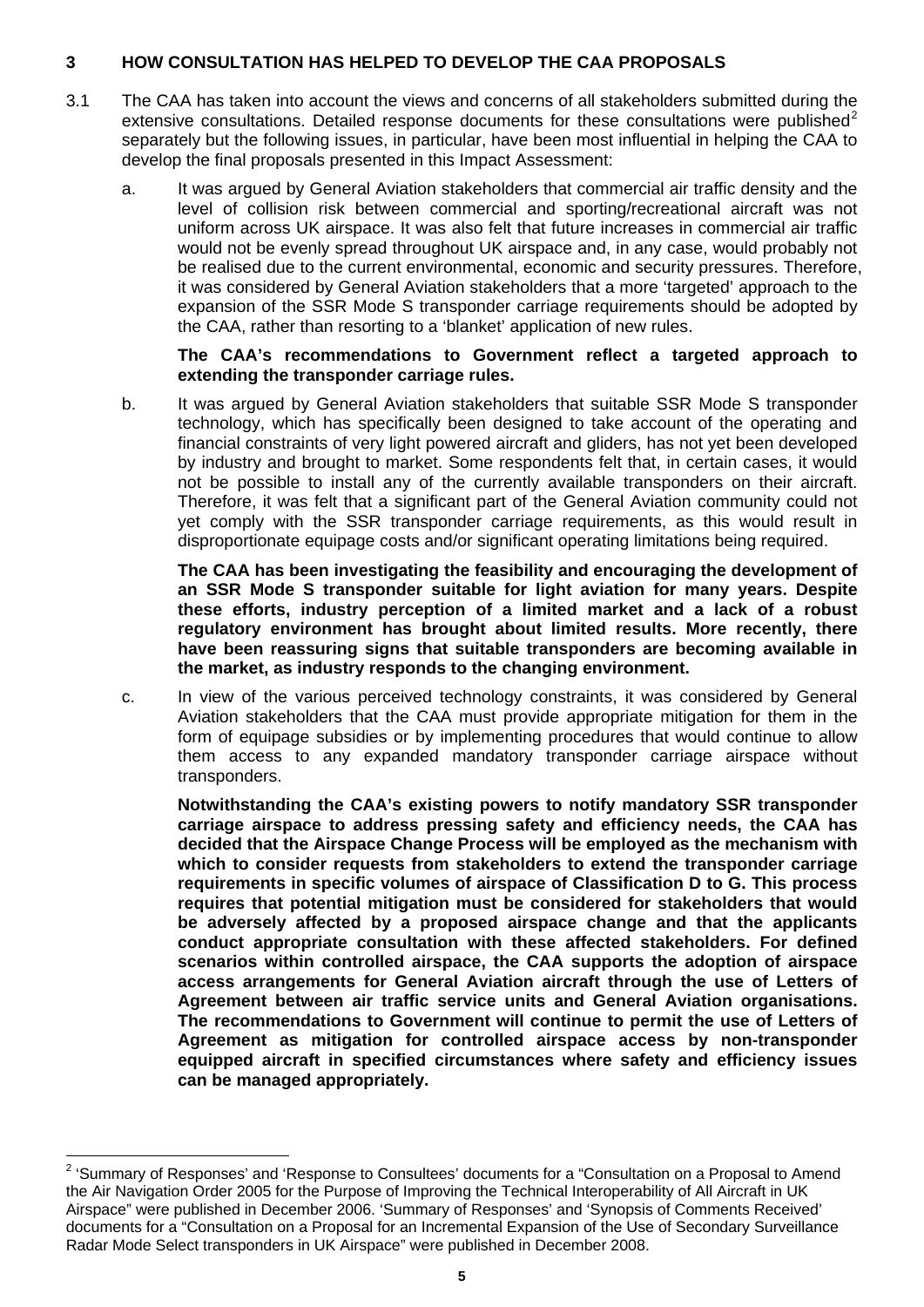d. It was argued by General Aviation stakeholders that SSR transponder carriage regulations should be harmonised throughout Europe and the CAA should not adopt unilateral measures that are out-of-step with regulations in neighbouring States.

**The CAA's recommendations to Government are consistent with requirements in neighbouring States that are implementing SSR Mode S Technology. TMZs are already in use within several other European States, as is mandatory Mode S transponder carriage within complex and busy controlled airspace structures.** 

e. It was stated by General Aviation stakeholders that the CAA had not provided any convincing evidence that increased SSR transponder carriage would realise benefits for General Aviation pilots, and particularly, within airspace of Classification G and many volumes of Classification D or E controlled airspace around airports.

**Under its existing powers and responsibilities, the CAA will, where necessary, notify mandatory transponder carriage within specific airspace to address pressing safety or efficiency needs. However, the recommendations to Government for extending the transponder carriage requirements in airspace of Classification D to G provide a robust and transparent mechanism for considering applications from aviation stakeholders on a case-by-case basis, taking into account evidence of the need for change in a particular area or circumstance. It will be a requirement of this mechanism that the potential benefits for all airspace users are considered.** 

f. It was stated by the gliding sector of General Aviation that a requirement for gliders to carry and operate SSR Mode S transponders at and above Flight Level 100 would decimate gliding clubs and related small businesses in the UK. It was argued that there was virtually no risk of collision between gliders and commercial aircraft above Flight Level 100 because the disparate activities did not operate within the same areas and there had not been a history of collisions and near misses.

**The low radar cross-section of gliders and modern light aircraft of composite construction are not easily detected by primary radar. If these aircraft do not carry a transponder, it is difficult for ATC to detect their presence. This is of particular concern in airspace shared with large commercial air transport aircraft. The CAA's recommendations to Government advocate replacing the current general alleviation for gliders from the transponder carriage requirements at and above Flight Level 100 with specific, targeted exceptions. The CAA intends to work closely with the gliding associations and ATC providers to identify volumes of airspace currently classified F and G at and above Flight Level 100 where transponder carriage by gliders could be specifically notified as not being required. The overall aim will be to minimise the impact on gliding activity and build on the existing measures for non-transponder equipped glider access to controlled airspace of Classification C at and above Flight Level 195 while broadening the benefits that transponder carriage brings to many other airspace users.** 

g. A major ATC organisation in the UK supported the CAA's proposals and further argued that the full benefits of its many initiatives to accommodate commercial air traffic growth and reduce safety-related incidents would not be realised if technical interoperability was to remain at its current level. It argued that future concepts of operation would require an ever more co-operative environment in order to be able to achieve radically improved safety and efficiency in the future. The ATC organisation also stated that the increasing use of composite material in General Aviation aircraft was problematic for ensuring predictable tracking of aircraft and the maintenance of an ATC 'picture' using PSR technology.

**The CAA intends to employ the Airspace Change Process as the mechanism through which ATC stakeholders can apply for an extension to the SSR transponder carriage rules to support specific safety and efficiency requirements in particular circumstances and airspace volumes.** 

#### **4 POLICY DEVELOPMENT AND MANAGEMENT PROCESS**

4.1 The CAA has been providing advance notification of its proposed Mode S policy to the UK aviation industry since 1989 through the use of Aeronautical Information Circulars, consultation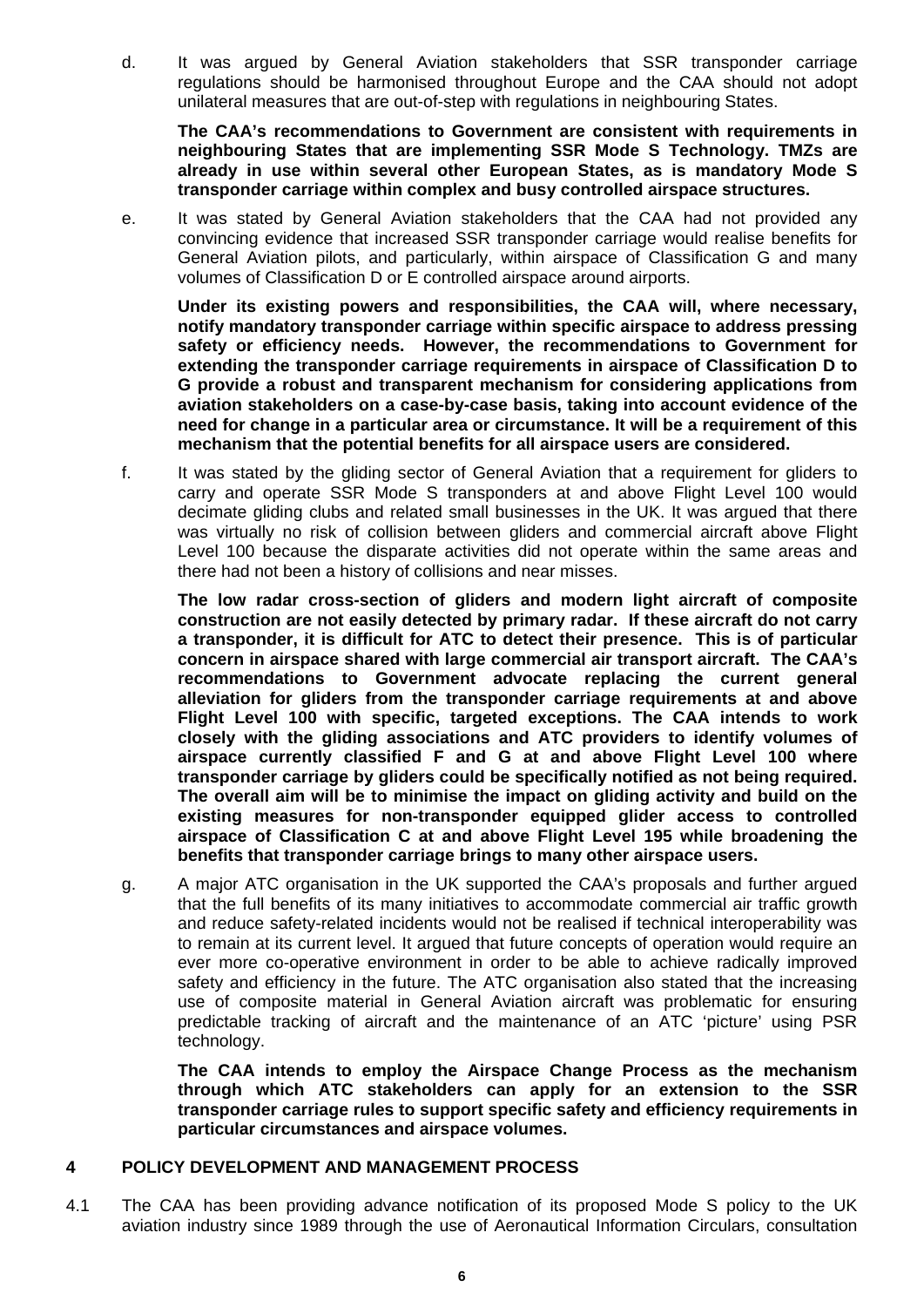papers, press releases and briefings. Since 2001, various departmental stakeholder consultation groups have been routinely apprised of the policy development, and a specific CAA interdepartmental Mode S working group was established to assist with the detail of the policy elements.

4.2 Management oversight and endorsement of the developing policy has been provided by the CAA Board and the Airspace Policy Committee.

## **5 CAA RECOMMENDATIONS FOR THE NEXT STAGE OF REGULATORY CHANGE**

#### **5.1 General**

In light of the issues raised during the consultations, the CAA has refined its original proposals and is now recommending an incremental expansion of the SSR Mode S transponder carriage requirements as set out below. Overall, the CAA considers that these proposals ensure that the expansion of the SSR Mode S transponder carriage requirements is targeted at the UK's busiest and most complex airspace volumes, thereby creating the technology-based co-operative environments where they are most needed.

#### **5.2 Extension of the SSR Mode S transponder carriage regulations to all aircraft (except gliders) flying within controlled airspace of Classification A to C with effect from 1 October 2009**.

- 5.2.1 Currently, the Air Navigation Order requires all aircraft (except gliders) operating in all classes of airspace at and above Flight Level 100 or when operating under Instrument Flight Rules (IFR) within controlled airspace below Flight Level 100 to carry and operate an SSR Mode S transponder. Controlled airspace of Classification A to C can be the busiest and most complex airspace in the UK and yet, under these existing requirements, transponder carriage is not mandatory in all circumstances within that airspace.
- 5.2.2 The CAA is recommending that all aircraft operating in controlled airspace of Classification A to C, irrespective of altitude and flight rules, should be equipped with an SSR Mode S transponder unless specifically authorised otherwise by the responsible ATC unit. This would be applicable to gliders (except when operating within an active TRA(G) in Classification C airspace) with effect from 6 April 2012 and all other aircraft with effect from 1 October 2009. However, it is assessed that the actual impact of this proposed change will be negligible, as the vast majority of aircraft likely to be affected will already be suitably equipped. The CAA is content for ATC units to continue to provide mitigation, such as through Letters of Agreements, for non-transponder equipped flights to have access in specified circumstances where safety and efficiency issues can be managed appropriately.

#### **5.3 Extension of the SSR Mode S transponder carriage regulations to include gliders with effect from 6 April 2012.**

- 5.3.1 The CAA considers that the safety and efficiency benefits of SSR transponder carriage in the mandatory circumstances are undermined if the requirement does not apply to all users of that airspace. Currently, gliders are required to operate with an SSR Mode S transponder when at and above Flight Level 195 outside of an active TRA(G). In all other circumstances where transponder carriage and operation is mandatory, gliding is the only UK aviation sector that is excluded from the requirements the Air Navigation Order.
- 5.3.2 UK airspace and its use has evolved considerably since this exception was put in place for gliding, as has the use of technology to improve safety, such as collision avoidance equipment carried by commercial aircraft. The adverse transponder equipage issues raised by the gliding community during the consultations apply equally to many very light powered aircraft, to which this legacy exception does not apply. In the modern airspace context, and mindful of the need for a more co-operative overall environment for the future, the CAA view is that the presumption should now be that all aircraft, including gliders, must be equipped with an SSR Mode S transponder as previously described, unless specifically authorised otherwise by the responsible ATC unit. The CAA is, therefore, recommending that the current general exception for gliders should be removed from the transponder carriage regulations with effect from 6 April 2012.
- 5.3.3 The CAA is satisfied that the impact of removing this general exception for gliders will be far less severe than considered by the gliding community if specific mitigation measures are implemented and if adequate time is provided to bring any new arrangements into being. Alongside this proposed regulatory change, the CAA will continue to encourage the use of Letters of Agreement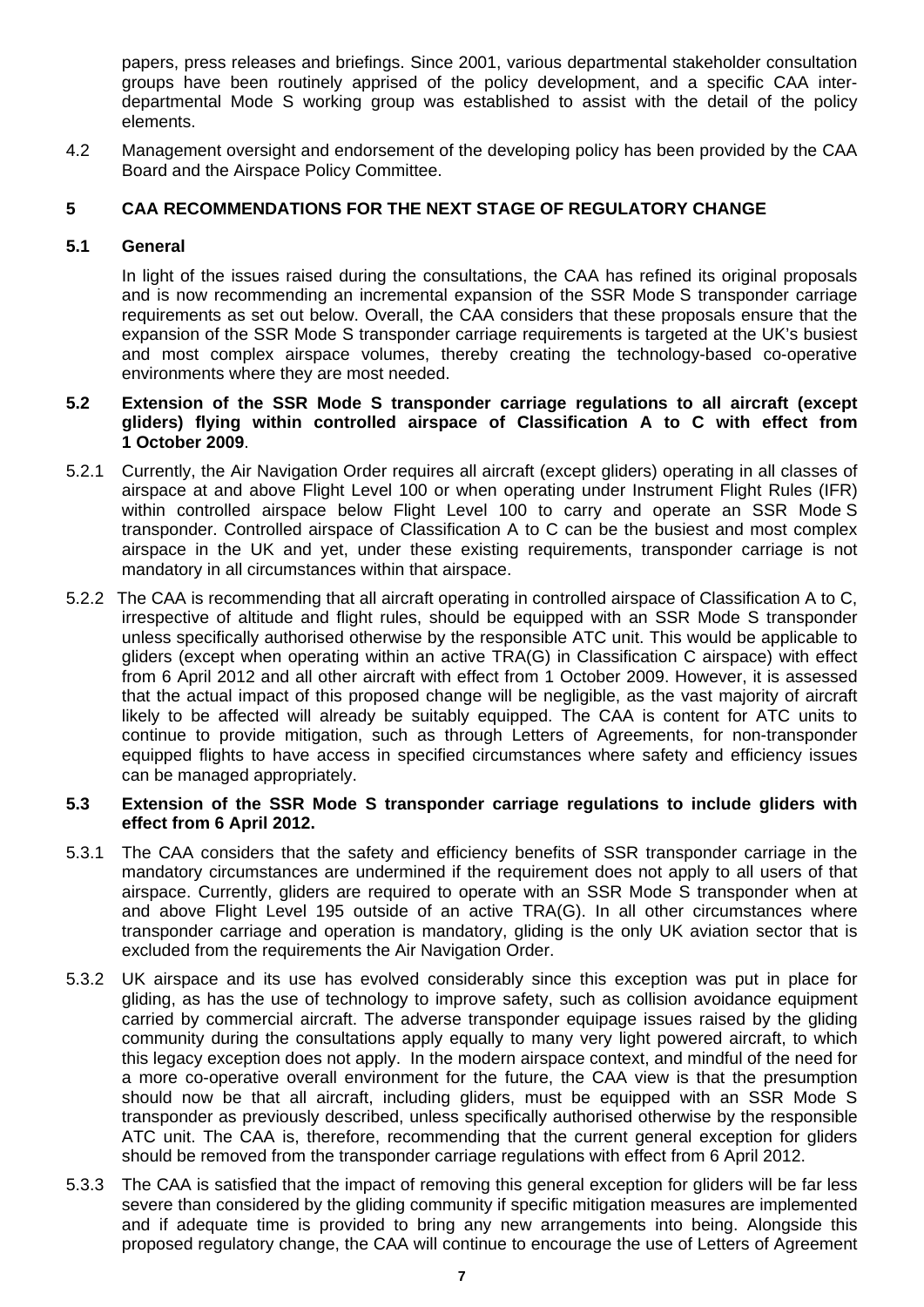between gliding organisations and ATC units to permit access to airspace without transponders in specified circumstances where safety and efficiency issues can be managed appropriately. The current arrangements for gliding operations without transponders in active TRA(G) airspace above Flight Level 195 will continue to be applied. The CAA will work with the gliding associations and other stakeholders to define specific, notified areas of Classification G airspace at and above Flight Level 100 where gliders would still not be required to operate with an SSR transponder and that will provide the necessary connectivity to the upper airspace gliding boxes.

5.3.4 Self-Launching Motor Gliders (SLMG) are not currently included within the definition of 'glider' in the Air Navigation Order and so, unlike gliders, SLMG have been required to adhere to the SSR transponder carriage requirements unless otherwise authorised by a responsible ATC unit. As a result of information provided during the Mode S consultations, the CAA is satisfied that some SLMG operators can encounter the same challenges with SSR transponder equipage as those experienced by operators of gliders and Self-Sustaining Gliders (SSG). The proposed regulatory changes for gliders also contain recommended amendments that would align the SSR transponder carriage regulations for SLMG with those applicable to all other gliders.

#### **5.4 Additional Non-Regulatory Change**

Under its existing powers and responsibilities, the CAA will, where necessary to address pressing safety and efficiency needs, notify additional mandatory transponder carriage requirements within specific volumes of airspace.

However, in addition to the proposed regulatory changes for mandatory Mode S transponder carriage in all controlled airspace of Classification A to C, the CAA has decided to employ the Airspace Change Process set out in CAP 725 as the umbrella mechanism with which to process applications from external stakeholders for extensions to the transponder carriage requirements in specific volumes of Class D to G airspace on a case-by-case basis. This will include requests for the establishment of TMZs. It is envisaged that ATC organisations and other stakeholders will be able to use this mechanism to address transponder carriage needs in specific, targeted volumes of airspace not covered by the general transponder carriage regulations. Use of the Airspace Change Process ensures that appropriate justification has to be provided by applicants, and stakeholders fully consulted so that the impact of proposed changes can be fully assessed and suitable mitigation determined.

#### **5.5 Transition Arrangements**

Under existing transition arrangements associated with a previous expansion of Mode S transponder carriage in UK airspace, operators of aircraft flying outside of notified Mode S Enhanced Surveillance airspace that are equipped with legacy Mode A/C transponders have until 31 March 2012 to complete the necessary upgrades to Mode S Elementary Surveillance compliance. This alleviation would also apply to the increased Mode S transponder carriage recommendations set out in this Impact Assessment.

A specific exemption from the general transponder carriage requirements for SLMGs, which are classed as aeroplanes in the Air Navigation Order, has been previously notified by the CAA. This exemption would be extended until the proposed regulatory amendments come into force that would align the Mode S transponder carriage requirements for SLMG with those for gliders and SSGs.

#### **5.6 Monitoring and Evaluation**

The CAA proposes to evaluate the actual impact of the recommended policy in 2014, which allows a period of two years following full implementation in which to gather the necessary data and statistics. It is envisaged that the following sources of information would be used in this process:

- a. Relevant metrics gained through the Airspace and Safety Initiative (ASI);
- b. Relevant incident data, such as: Airspace Infringement statistics; Mandatory Occurrence Reports (MORs); and Airprox Reports;
- c. Increases in transponder equipage levels on aircraft, especially for gliders, identified through the Wireless Telegraphy Act (WTA) licensing database;
- d. The number and dimensions of any TMZs established;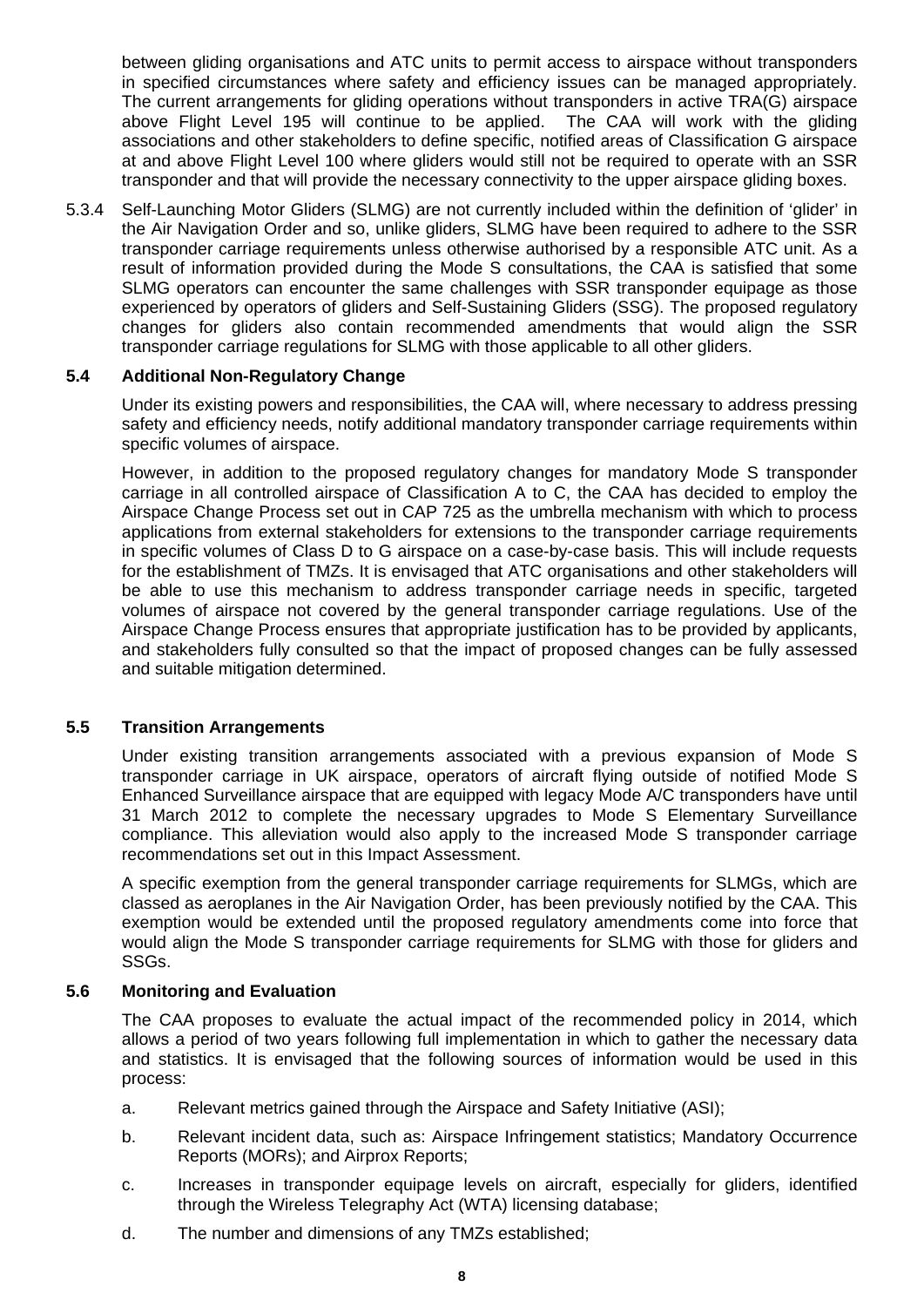e. Ongoing liaison with General Aviation stakeholder associations.

# **6 BENEFITS SUMMARY**

- 6.1 SSR Mode S is an enabling technology that facilitates wider initiatives designed to safely accommodate the predicted growth in air traffic movements, thus helping to realise the significant economic and social benefits of air travel that were set out in 'The Future of Air Transport' White Paper. As Mode S is only one of the enablers, it is not possible to monetise any directly attributable benefits arising from its implementation in a meaningful way.
- 6.2 Global and European safety studies consistently show that interaction with ACAS significantly reduces the risk of mid-air collision and it has been assessed that aircraft equipped with SSR transponders operating in airspace where ACAS-equipped aircraft are present can halve their risk of collision when compared to the situation where they are not carrying a transponder<sup>[3](#page-15-0)</sup>. These proposals increase the number of aircraft that will be electronically visible to airborne and ground-based collision avoidance systems operating within, and in support of, the busiest controlled airspace areas and in the busiest mixed operating areas of Classification G airspace. Therefore, the measures will maintain or improve safety levels as traffic levels rise through greater possibilities for ACAS interaction.
- 6.3 Mid-air collisions involving commercial passenger carrying aircraft are classed as low probability but high impact events. The ICAO recommended 'Target Level of Safety' when designing an air traffic system is for no more than 5 fatal accidents in every 1,000 million flight hours per defined airspace dimension arising from collisions<sup>[4](#page-15-1)</sup>. It should be noted that single mid-air collision may comprise two fatal aircraft accidents. To put this 'Target Level of Safety' into context, during 2007 the total number of flights hours by passenger carrying aircraft in the whole of the UK airspace dimension was around 1.62 million<sup>[5](#page-15-2)</sup>. On this basis, when taking the entire UK air traffic system as the "defined airspace dimension" the 'Target Level of Safety' would not be met if there was more than one mid-air collision every 246 years that resulted in a fatality on both of the aircraft. This illustrates the stringent measures that have to be considered for an air traffic system to try and ensure that the 'Target Level of Safety' is achieved. The maximum estimated cost of the proposals is £3M over the next 17 years. By comparison, the Government's typical figure for the Value of a Prevented Fatality' is around £1.5M<sup>[6](#page-15-3)</sup> per individual, and so just 2 fatalities would need to be prevented by these measures over the same period for there to be net economic benefit arising from the improved collision avoidance potential.
- 6.4 The proposals will provide ATC with a means to increase controller situational awareness through the creation of 'known' traffic environments on radar displays in busy/complex airspace volumes. These 'known' traffic environments provided by SSR data are essential for achieving the overall levels of co-operation needed to deploy future ATM concepts of operation and improve safety and efficiency levels.
- 6.5 The proposals contribute towards realising improved access to controlled airspace for all users, because the initial identification and subsequent maintenance of identity of all aircraft will be easier for controllers. Consequently, controller workload is reduced, thereby providing an opportunity for improved safety and ATC capacity.

# **7 EQUIPAGE AND OPERATING COSTS SUMMARY**

- 7.1 The cost impact of these proposals falls on the gliding sector of the General Aviation community. For all other aviation sectors, the directly quantifiable costs are assessed to be negligible. The costs accrued from potential future case-by-case extensions of the transponder carriage requirements, through the Airspace Change Process, can only be assessed as part of that process for the specific applications.
- 7.2 Estimated total average one-off equipage costs for gliders between 2009 and 2012 of £176,000 to £882,000 per year.

<span id="page-15-0"></span> $\overline{a}$  $3$  ACAS Programme, ACASA Project, Work Package 1, Final Report on Studies on the Safety of ACAS II in Europe, Edition 1, March 2002, paragraph 4.5.4.4.

<sup>&</sup>lt;sup>4</sup> Source: ICAO Review of the General Concept of Separation Panel (RGCSP) – Working Group A - 5/95.

<span id="page-15-2"></span><span id="page-15-1"></span> $5$  Source: Analysis of Airprox in UK Airspace – Report Number 19.

<span id="page-15-3"></span><sup>&</sup>lt;sup>6</sup> Assumption based on "Highways Economics Note No.1" issued by the Department for Transport, January 2007.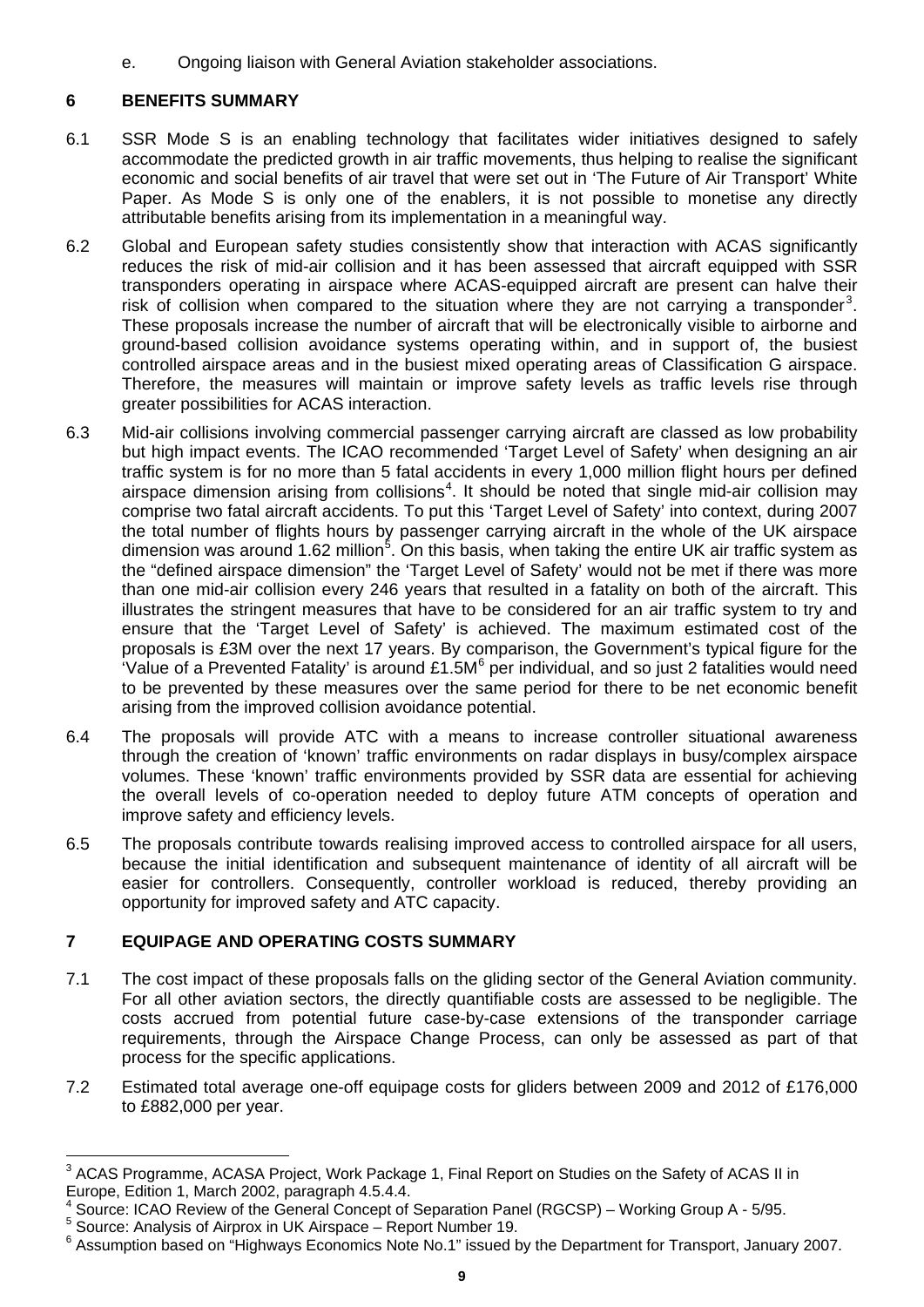- <span id="page-16-0"></span>7.3 Estimated total additional average on-going costs for gliders between 2009 and 2026 of £7,400 to £37,200 per year.
- 7.4 Estimated total Present Value cost for gliders between 2009 and 2026 of £595,000 to £3M at a discount rate of 3.5%. By varying some of the assumptions, such as equipage timing and equipage cost proportions, the sensitivity of these estimates is assessed to be in the region of - 45% to +12% for each of the equipage numbers scenarios.
- 7.5 The aim will be to work with gliding and ATC stakeholders to try and achieve costs at the lower end of the aforementioned estimated ranges or less.

### **8 DETAILED EQUIPAGE AND OPERATING COST CALCULATIONS**

- 8.1 The total cost impact of mandating Mode S transponder carriage by all flights in airspace of classification A is assessed to be negligible, as virtually all aircraft conducting these flights will already be transponder equipped. Although, some of these aircraft may still be equipped with legacy SSR Mode A/C transponders, they should already be in the process of upgrading them to SSR Mode S by 2012 under the existing regulations.
- 8.2 The total cost impact of extending the current transponder carriage requirements in other specific circumstances using the Airspace Change Process on a case-by-case basis cannot be quantified or estimated accurately. The extent of new Mode S transponder equipage requirements for aircraft in these cases will depend on the number and extent of successful applications made by ATC providers or other parties, and/or on the mitigation arrangements that can be put in place for non-transponder equipped sporting and recreational aircraft. Any impact will have to be considered by the applicants and the CAA during the Airspace Change Process for each specific case.
- 8.3 Estimates of the cost impact on the gliding sector from the proposals to remove the general exception for gliders from the transponder carriage rules can only be calculated in a meaningful way for the requirement to operate a transponder at and above Flight Level 100. Below Flight Level 100 in Classification A airspace, mitigation arrangements using Letters of Agreement can still be available to negate the need to equip gliders with transponders. Access to other volumes of controlled airspace under VFR would still not require equipage of a glider with a transponder unless an application to extend the transponder carriage requirements had been approved for a particular volume of airspace through the Airspace Change Process. In which case, mitigation arrangements and the cost impact on gliders would need to be considered on a case-by-case basis with each specific application. Similarly, this would be the case with any TMZs established through the Airspace Change Process that potentially affected gliding activity.
- 8.4 For the purposes of this Impact Assessment, detailed costs estimates have focussed only on the likely need to equip gliders with Mode S transponders for continued access to some volumes of airspace at and above Flight Level 100 with effect from 6 April 2012. This would affect operators of gliders, including SSGs, and SLMGs. Operators of Touring Motor Gliders (TMGs) are already required to equip their aircraft with Mode S transponders for flights in circumstances where the carriage and operation of a transponder is mandatory. In the case of Hang Gliders and Paragliders wishing to access airspace at and above Flight Level 100, and for which there are currently no suitable Mode S transponder products, it has been assumed that these aircraft would have to be restricted to operating within the foreseen notified areas where gliders would still not require a transponder. The other potential impacts on the gliding sector, which may result in indirect costs, are considered in para 9 below.
- 8.5 Through consultation with the British Gliding Association, the estimated maximum numbers of gliders that could be affected by the need to carry and operate a transponder at and above Flight Level 100 are shown in [Table 1](#page-16-0) below.

| <b>Summary of Gliders/SLMG</b><br><b>Numbers</b> | <b>Total</b> | Mode S | No Mode S |  |  |
|--------------------------------------------------|--------------|--------|-----------|--|--|
| <b>Private</b>                                   | 1793         | 12     | 1781      |  |  |
| <b>Non Private</b>                               | 697          |        | 697       |  |  |
| $\tau$ otal                                      | 2490         | 12     | 2478      |  |  |

#### **Table 1: Numbers of Glider/SLMG in the UK**

8.6 Through analysis of consultation responses, Impact Assessment workshops with General Aviation representative associations, and research with avionics suppliers and maintenance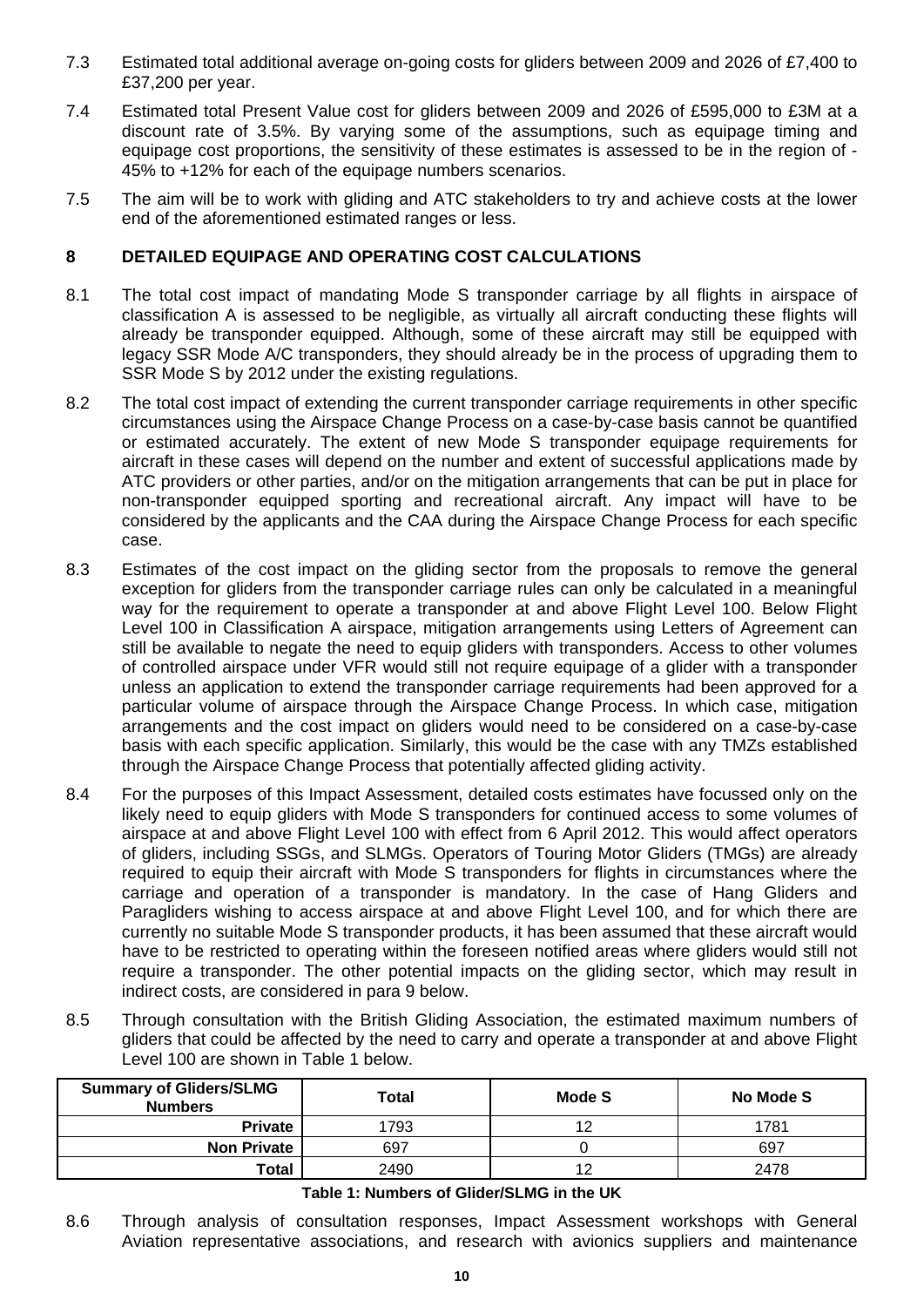<span id="page-17-0"></span>organisations, typical Mode S transponder equipment and one-off installation costs for gliders have been estimated as shown in [Table 2 below.](#page-17-0) The estimates are based on December 2008 prices.

| <b>Estimated Equipage Cost Ranges for</b> | Low         | <b>Medium</b> | <b>High</b> |
|-------------------------------------------|-------------|---------------|-------------|
| Gliders/SLMG                              | <b>Cost</b> | <b>Cost</b>   | <b>Cost</b> |
| Mode S Transponder Unit                   | £1,449      | £1,673        | £2,250      |
| <b>Transponder Related Minor Parts</b>    | £200        | £224          | £274        |
| Installation/Other Attributable Changes   | £500        | £1,500        | £2,000      |
| EASA Approval Fees (€250)                 | £209        | £209          | £209        |
| <b>Total (inc VAT)</b>                    | £2,358      | £3,606        | £4,733      |

|  |  | Table 2: Estimated One-Off Equipage Costs for Gliders/SLMG |  |
|--|--|------------------------------------------------------------|--|
|  |  |                                                            |  |

- 8.7 There are also ongoing costs associated with operating an SSR Mode S transponder. Consultation with industry indicates that the cost of routine maintenance checks of Mode S transponders is equivalent to that for Mode A/C transponders. Those operators required to upgrade Mode A/C transponders to Mode S capability would, therefore, not incur any additional expense, as they already have to meet this ongoing cost. Transponder checks are required every 24 months. In addition, the use of an SSR transponder requires operators to hold a Wireless Telegraphy Act (WTA) licence. Once again, those operators required to upgrade Mode A/C transponders to Mode S would not be affected by this element, as they will already hold the required licence. Any existing WTA licences for other radio equipment already carried on a glider would also just be amended to include the new Mode S transponder equipment without any additional charge.
- 8.8 Notwithstanding the above, the CAA is aware that only a handful of SLMG airframes are currently equipped with Mode A/C transponders and there are no gliders recorded as being equipped with Mode A/C. Therefore, as the number is negligible, for the purposes of the cost calculations, assumptions have been made that all gliders/SLMG would be equipping with a transponder for the first time and that 86% of gliders do not currently hold a WTA licence due to other radio equipment carriage. The estimated additional ongoing costs per glider, resulting directly from the CAA's proposals, are shown in [Table 3 below.](#page-17-0)

| <b>Description</b>                                | <b>Estimated Cost</b>                              |  |  |  |  |
|---------------------------------------------------|----------------------------------------------------|--|--|--|--|
| 2-Yearly Check of Mode S Transponder              | Nil additional cost for Mode A/C equipped aircraft |  |  |  |  |
|                                                   | £100 for new Mode S equipage                       |  |  |  |  |
| Annual WTA Radio Licence Fee (required for an SSR | Nil additional cost for Mode A/C equipped aircraft |  |  |  |  |
| transponder even where a radio is not fitted)     | £20 for aircraft with <3,700 kg take-off mass      |  |  |  |  |

#### **Table 3: Estimated Additional Ongoing Cost of Mode S Transponder Equipage**

- 8.9 The number of gliders potentially affected by the CAA's proposals is dependent on the number, extent and locations of 'transponder free' areas above Flight Level 100 that can be identified. From reference to activity data on the British Gliding Association's website, the CAA estimates that, potentially, up to around 25% of the total glider fleet in the UK accesses this airspace. However, the aim will be to work with the gliding associations and ATC providers to identify suitable areas that would significantly reduce the likelihood of all these 25% of gliders needing to equip with Mode S. It is not yet possible to determine precisely to what extent this will be achieved. Therefore, for the purposes of this Impact Assessment, three potential equipage scenarios have been considered in order to help provide a range of likely implementation costs:
	- a. **Low Equipage Numbers Assumption**. Under this scenario it has been assumed that only 5% of the total glider fleet would be affected by the CAA's proposals;
	- b. **Medium Equipage Numbers Assumption**. Under this scenario it has been assumed that only 10% of the total glider fleet would be affected by the CAA's proposals;
	- c. **High Equipage Numbers Assumption**. Under this scenario it has been assumed that 25% of the total glider fleet would be affected by the CAA's proposals.
- 8.10 Through consultation, it was apparent that the glider fleet is extremely diverse in terms of age, types and capabilities. Consequently, the cost of equipping gliders with Mode S transponders will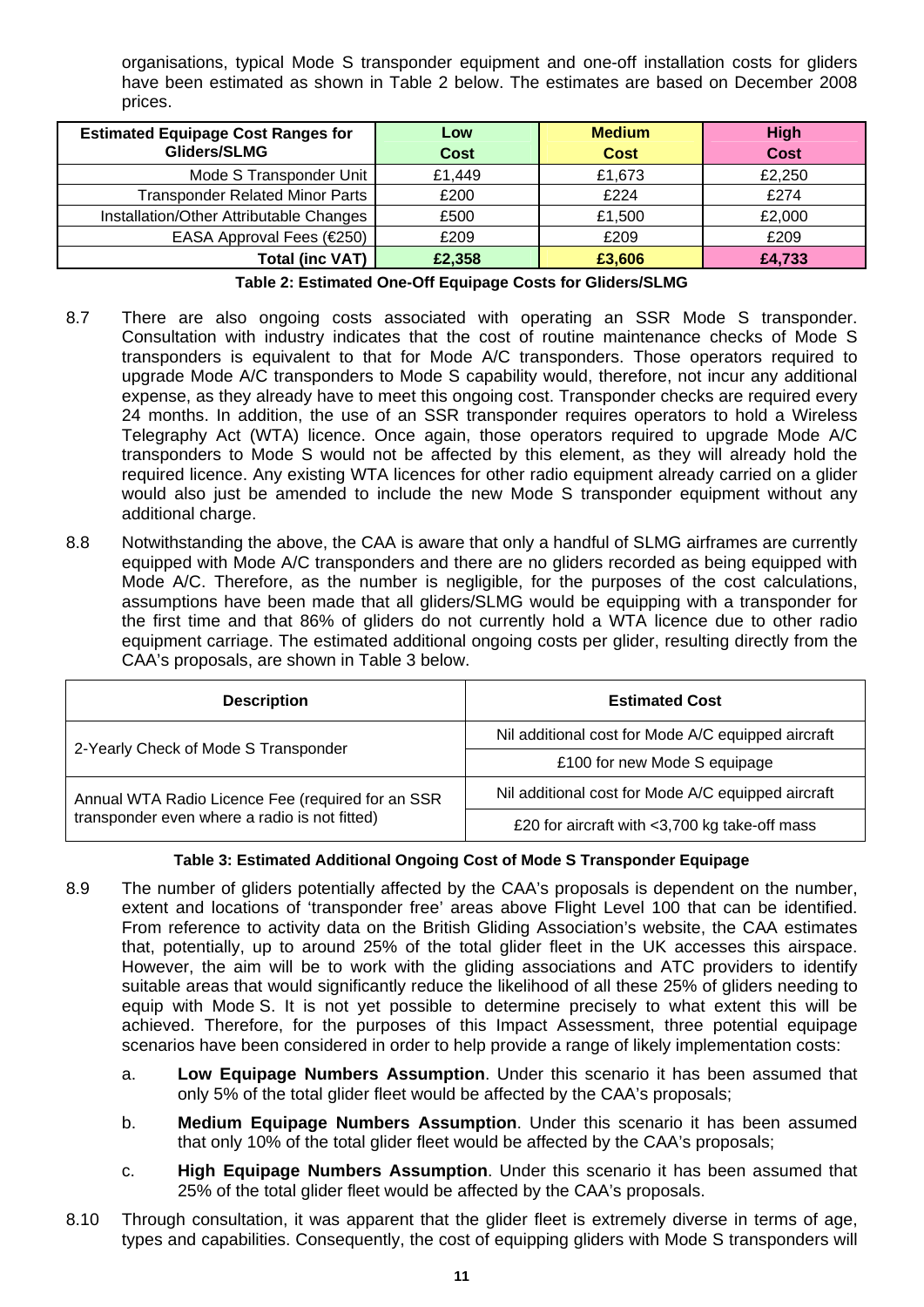<span id="page-18-0"></span>vary considerably, depending on how much work is involved and how difficult it is to accomplish. For example, in some cases it was reported that totally new instrument panels and avionics would be required to provide the necessary space for a Mode S transponder. Therefore, a profile of estimated one-off equipage costs has been calculated to provide low, medium and high equipage cost assumptions. From the assessment of the responses to the consultations from glider pilots, the CAA has assumed that the likely profile for most gliders would be towards the medium/higher end of the cost estimates. Taking into account this assumption and the equipage numbers scenarios, the following tables provide an estimate of the numbers of aircraft likely to be affected in each scenario and in each of the equipage cost ranges. [Table 4](#page-18-0) provides the assumptions for privately owned gliders/SLMG and [Table 5](#page-18-0) shows the assumptions for gliders/SLMG owned by businesses, gliding clubs and voluntary organisations.

| <b>Private Gliders/SLMG Equipage</b><br><b>Numbers Scenarios</b> |                   | Total<br>Equipage | <b>Low Cost</b><br><b>Proportion</b> | <b>Medium</b><br>Cost<br><b>Proportion</b> | <b>High Cost</b><br><b>Proportion</b> |
|------------------------------------------------------------------|-------------------|-------------------|--------------------------------------|--------------------------------------------|---------------------------------------|
|                                                                  | <b>Proportion</b> | <b>Assumption</b> | 10%                                  | 20%                                        | 70%                                   |
| Low Equipage Numbers Assumption                                  | 5%                | 89                | 9                                    | 18                                         | 62                                    |
| Med Equipage Numbers Assumption                                  | 10%               | 178               | 18                                   | 36                                         | 125                                   |
| <b>High Equipage Numbers Assumption</b>                          | 25%               | 445               | 45                                   | 89                                         | 312                                   |

**Table 4: Equipage Numbers and Cost Profile Assumptions for Private Gliders** 

| <b>Non-Private Gliders/SLMG Equipage</b><br><b>Numbers Scenarios</b> |                   | <b>Total</b><br>Equipage | <b>Low Cost</b><br><b>Proportion</b> | <b>Medium</b><br>Cost<br><b>Proportion</b> | <b>High Cost</b><br><b>Proportion</b> |
|----------------------------------------------------------------------|-------------------|--------------------------|--------------------------------------|--------------------------------------------|---------------------------------------|
|                                                                      | <b>Proportion</b> | <b>Assumption</b>        | 10%                                  | 20%                                        | 70%                                   |
| Low Equipage Numbers Assumption                                      | 5%                | 35                       |                                      |                                            | 24                                    |
| <b>Med Equipage Numbers Assumption</b>                               | 10%               | 70                       |                                      | 14                                         | 49                                    |
| <b>High Equipage Numbers Assumption</b>                              | 25%               | 174                      |                                      | 35                                         | 122                                   |

#### **Table 5: Equipage Numbers and Cost Profile Assumptions for Non-Private Gliders**

8.11 The other variable in determining the estimated costs of the proposals concerns the timing of the likely equipage and, therefore, the impact on the Present Value calculations. It is expected that most glider operators will wait until nearer 6 April 2012 before deciding whether or not to equip their aircraft. Details of the 'transponder free areas' may not be available until 2011 and the prices of transponders may continue to decrease over time with increased competition in the market and technological advances. Therefore, the equipage timing assumptions that have been used for the cost estimates are shown in [Table 6](#page-18-0) below.

| <b>Year of Equipage Profile Assumption</b> | 2009/2010 | 2010/2011  | 2011/2012  |
|--------------------------------------------|-----------|------------|------------|
| <b>Proportion of Total Equipage</b>        | 10%       | <b>20%</b> | <b>10%</b> |

#### **Table 6: Equipage Timing Assumptions**

- 8.12 Taking into account the assumptions, the detailed calculations of the potential one-off transponder equipage costs for gliders/SLMG requiring access to airspace at and above Flight Level 100 are as follows:
	- a. **Low Equipage Numbers Assumption**. The detailed calculations for the assumption that up to 5% of the glider fleet would need to equip with a Mode S transponder are shown in [Table 7](#page-19-0) below. In line with HM Treasury recommendations, as set out in the Green Book, Present Value (PV) discounted costs are shown at a 3.5% rate with 2009 as the price base year.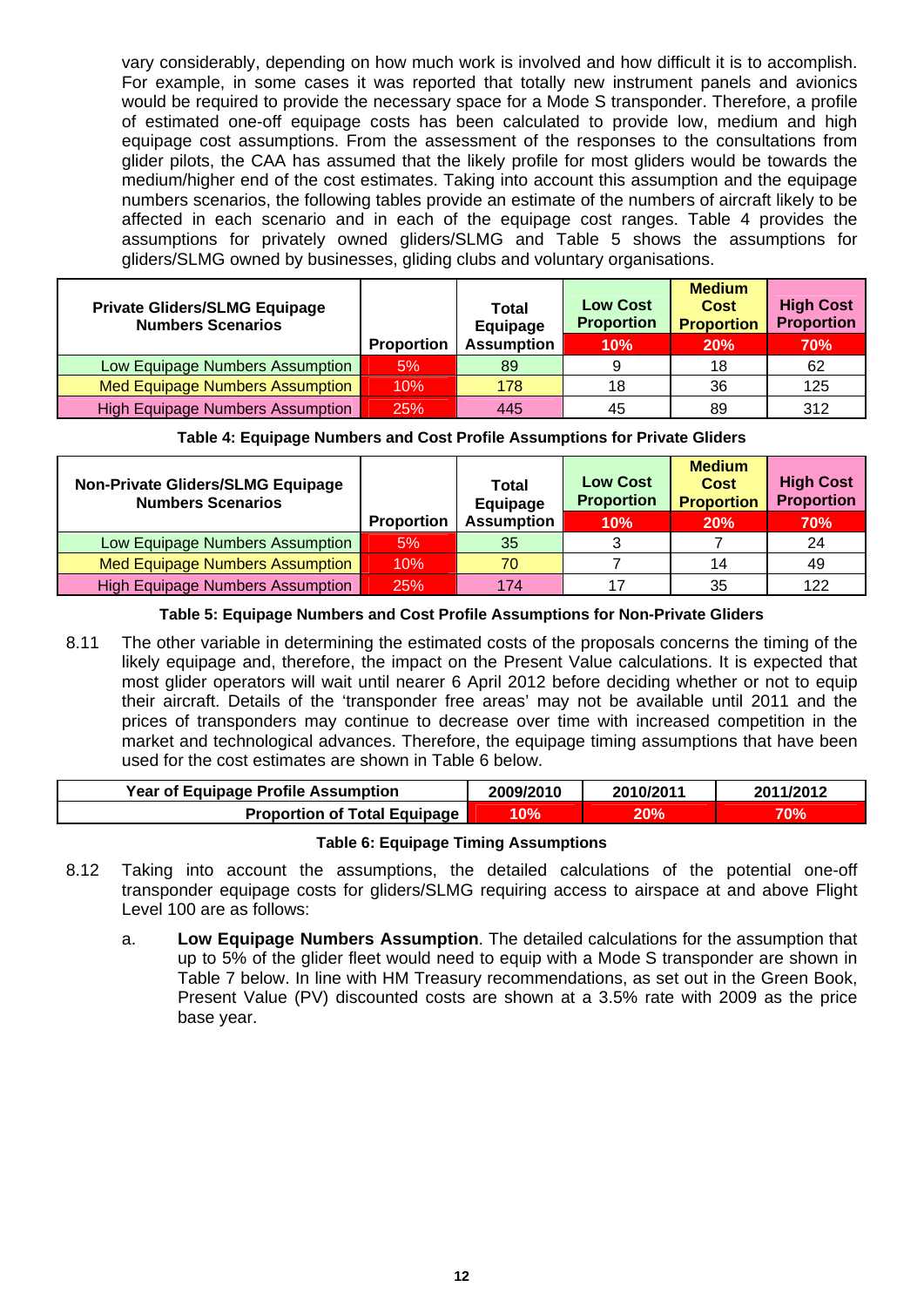<span id="page-19-0"></span>

| <b>Estimated Cost Per Year Analysis - Private</b> | <b>Low Equipage Numbers Assumption</b> |           |           |              |
|---------------------------------------------------|----------------------------------------|-----------|-----------|--------------|
| Gliders/SLMG                                      | 2009/2010                              | 2010/2011 | 2011/2012 | <b>TOTAL</b> |
| <b>Low Cost Proportion</b>                        | £2,100                                 | £4,200    | £14,699   | £20,998      |
| Discounted PV @ 3.5%                              | £2,100                                 | £4,058    | £13,721   | £19,879      |
| <b>Medium Cost Proportion</b>                     | £6,422                                 | £12,845   | £44,956   | £64,223      |
| Discounted PV @ 3.5%                              | £6,422                                 | £12,410   | £41,966   | £60,799      |
| <b>High Cost Proportion</b>                       | £29,503                                | £59,006   | £206,522  | £295,032     |
| Discounted PV @ 3.5%                              | £29,503                                | £57,012   | £192,788  | £279,303     |
| <b>Total Discounted PV Cost per Year</b>          | £38,025                                | £73,480   | £248,476  | £359,981     |
| <b>Estimated Cost Per Year Analysis - Non-</b>    | <b>Low Equipage Numbers Assumption</b> |           |           |              |
| <b>Private Gliders/SLMG</b>                       | 2009/2010                              | 2010/2011 | 2011/2012 | <b>TOTAL</b> |
| <b>Low Cost Proportion</b>                        | £822                                   | £1,644    | £5,752    | £8,218       |
| Discounted PV @ 3.5%                              | £822                                   | £1,588    | £5,370    | £7,780       |
| <b>Medium Cost Proportion</b>                     | £2,513                                 | £5,027    | £17,594   | £25,134      |
| Discounted PV @ 3.5%                              | £2,513                                 | £4,857    | £16,424   | £23,794      |
| <b>High Cost Proportion</b>                       | £11,546                                | £23,092   | £80,823   | £115,462     |
| Discounted PV @ 3.5%                              | £11,546                                | £22,312   | £75,448   | £109,306     |
| <b>Total Discounted PV Cost per Year</b>          | £14,881                                | £28,757   | £97,242   | £140,880     |
| <b>Estimated Cost Per Year Analysis - All</b>     | <b>Low Equipage Numbers Assumption</b> |           |           |              |
| Gliders/SLMG                                      | 2009/2010                              | 2010/2011 | 2011/2012 | <b>TOTAL</b> |
| <b>Low Cost Proportion</b>                        | £2,922                                 | £5,843    | £20,451   | £29,216      |
| Discounted PV @ 3.5%                              | £2,922                                 | £5,646    | £19,091   | £27,658      |
| <b>Medium Cost Proportion</b>                     | £8,936                                 | £17,871   | £62,550   | £89,357      |
| Discounted PV @ 3.5%                              | £8,936                                 | £17,267   | £58,390   | £84,593      |
| <b>High Cost Proportion</b>                       | £41,049                                | £82,099   | £287,345  | £410,493     |
| Discounted PV @ 3.5%                              | £41,049                                | £79,324   | £268,237  | £388,610     |
| <b>Total Discounted PV Cost per Year</b>          | £52,907                                | £102,237  | £345,718  | £500,861     |
|                                                   | <b>Average Cost per Glider</b>         |           |           | £4,270       |
|                                                   | <b>Average Cost per Year</b>           |           |           | £176,355     |

**Table 7: One-Off Equipage Cost Calculations for the Low Numbers Assumption**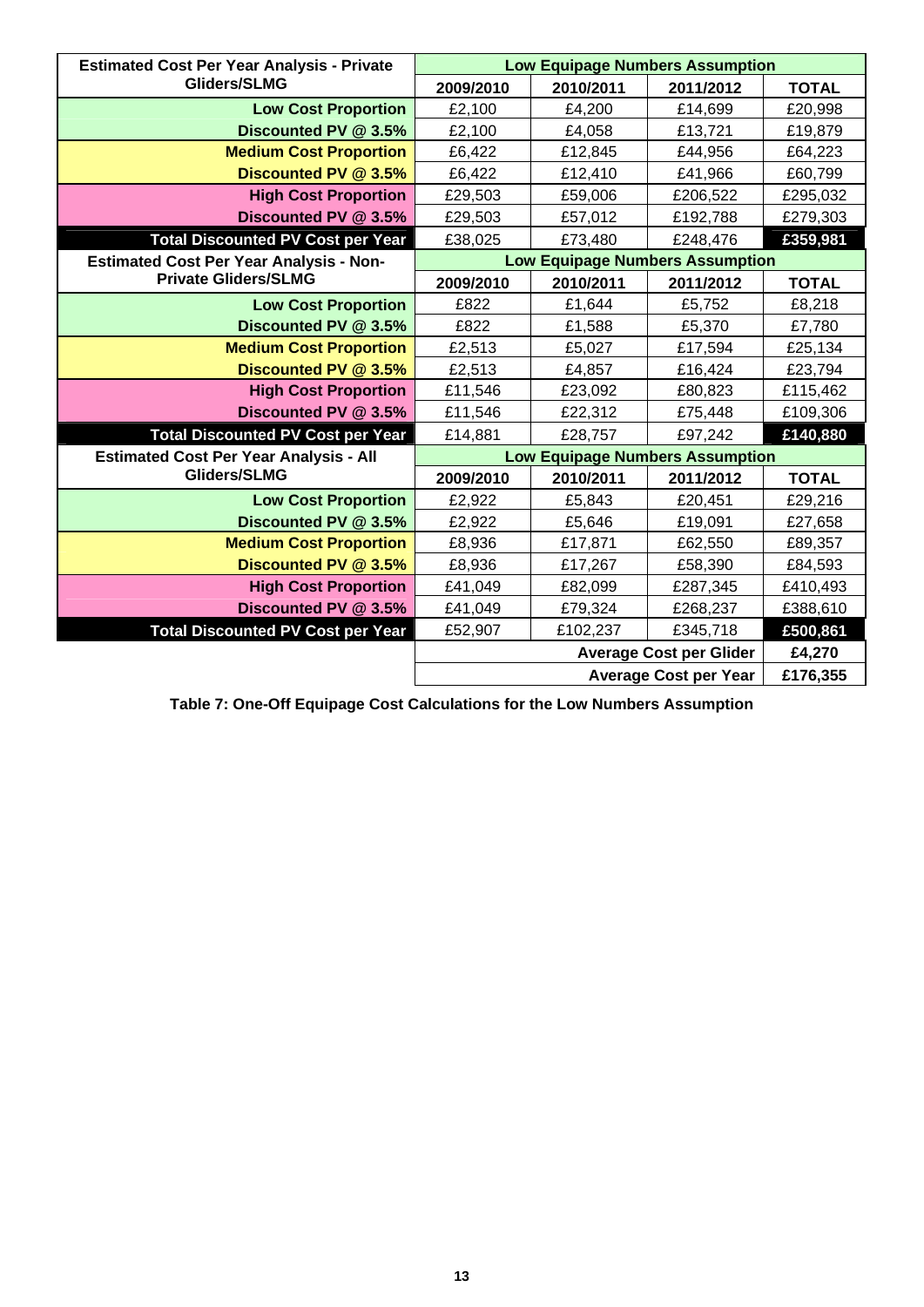<span id="page-20-0"></span>b. **Medium Equipage Numbers Assumption**. The detailed calculations for the assumption that up to 10% of the glider fleet would need to equip with a Mode S transponder are shown in [Table 8](#page-20-0) below.

| <b>Estimated Cost Per Year Analysis - Private</b>     | <b>Medium Equipage Numbers Assumption</b> |           |           |              |
|-------------------------------------------------------|-------------------------------------------|-----------|-----------|--------------|
| Gliders/SLMG                                          | 2009/2010                                 | 2010/2011 | 2011/2012 | <b>TOTAL</b> |
| <b>Low Cost Proportion</b>                            | £4,200                                    | £8,399    | £29,397   | £41,996      |
| Discounted PV @ 3.5%                                  | £4,200                                    | £8,115    | £27,442   | £39,757      |
| <b>Medium Cost Proportion</b>                         | £12,845                                   | £25,689   | £89,912   | £128,446     |
| Discounted PV @ 3.5%                                  | £12,845                                   | £24,821   | £83,933   | £121,598     |
| <b>High Cost Proportion</b>                           | £59,006                                   | £118,013  | £413,044  | £590,063     |
| Discounted PV @ 3.5%                                  | £59,006                                   | £114,024  | £385,577  | £558,607     |
| <b>Total Discounted PV Cost per Year</b>              | £76,050                                   | £146,960  | £496,952  | £719,962     |
| <b>Estimated Cost Per Year Analysis - Non-Private</b> | <b>Medium Equipage Numbers Assumption</b> |           |           |              |
| Gliders/SLMG                                          | 2009/2010                                 | 2010/2011 | 2011/2012 | <b>TOTAL</b> |
| <b>Low Cost Proportion</b>                            | £1,644                                    | £3,287    | £11,505   | £16,435      |
| Discounted PV @ 3.5%                                  | £1,644                                    | £3,176    | £10,740   | £15,559      |
| <b>Medium Cost Proportion</b>                         | £5,027                                    | £10,054   | £35,187   | £50,268      |
| Discounted PV @ 3.5%                                  | £5,027                                    | £9,714    | £32,847   | £47,588      |
| <b>High Cost Proportion</b>                           | £23,092                                   | £46,185   | £161,646  | £230,923     |
| Discounted PV @ 3.5%                                  | £23,092                                   | £44,624   | £150,897  | £218,613     |
| <b>Total Discounted PV Cost per Year</b>              | £29,763                                   | £57,513   | £194,484  | £281,760     |
| <b>Estimated Cost Per Year Analysis - All</b>         | <b>Medium Equipage Numbers Assumption</b> |           |           |              |
| Gliders/SLMG                                          | 2009/2010                                 | 2010/2011 | 2011/2012 | <b>TOTAL</b> |
| <b>Low Cost Proportion</b>                            | £5,843                                    | £11,686   | £40,902   | £58,431      |
| Discounted PV @ 3.5%                                  | £5,843                                    | £11,291   | £38,182   | £55,316      |
| <b>Medium Cost Proportion</b>                         | £17,871                                   | £35,743   | £125,099  | £178,713     |
| Discounted PV @ 3.5%                                  | £17,871                                   | £34,535   | £116,780  | £169,186     |
| <b>High Cost Proportion</b>                           | £82,099                                   | £164,197  | £574,690  | £820,986     |
| Discounted PV @ 3.5%                                  | £82,099                                   | £158,647  | £536,473  | £777,219     |
| <b>Total Discounted PV Cost per Year</b>              | £105,813                                  | £204,473  | £691,436  | £1,001,722   |
|                                                       | <b>Average Cost per Glider</b>            |           |           | £4,270       |
|                                                       | <b>Average Cost per Year</b>              |           |           | £352,710     |

**Table 8: One-Off Equipage Cost Calculations for the Medium Numbers Assumption**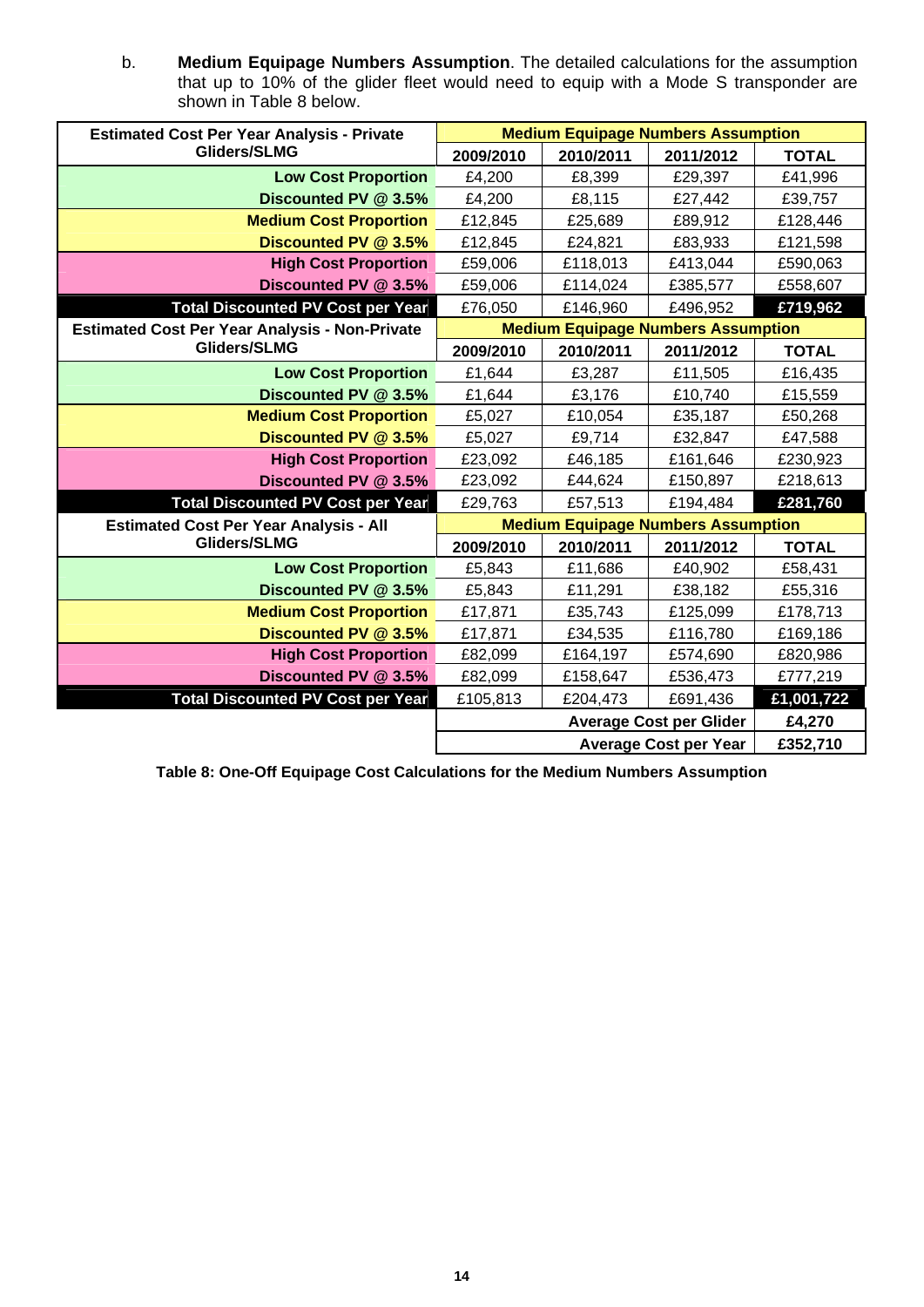c. **High Equipage Numbers Assumption**. The detailed calculations for the assumption that up to 25% of the glider fleet would need to equip with a Mode S transponder are shown in [Table 9](#page-21-0) below.

<span id="page-21-0"></span>

| <b>Estimated Cost Per Year Analysis - Private</b>     | <b>High Equipage Numbers Assumption</b> |           |            |              |
|-------------------------------------------------------|-----------------------------------------|-----------|------------|--------------|
| Gliders/SLMG                                          | 2009/2010                               | 2010/2011 | 2011/2012  | <b>TOTAL</b> |
| <b>Low Cost Proportion</b>                            | £10,499                                 | £20,998   | £73,493    | £104,990     |
| Discounted PV @ 3.5%                                  | £10,499                                 | £20,288   | £68,606    | £99,393      |
| <b>Medium Cost Proportion</b>                         | £32,111                                 | £64,223   | £224,780   | £321,114     |
| Discounted PV @ 3.5%                                  | £32,111                                 | £62,052   | £209,832   | £303,996     |
| <b>High Cost Proportion</b>                           | £147,516                                | £295,032  | £1,032,610 | £1,475,158   |
| Discounted PV @ 3.5%                                  | £147,516                                | £285,059  | £963,942   | £1,396,517   |
| <b>Total Discounted PV Cost per Year</b>              | £190,126                                | £367,400  | £1,242,380 | £1,799,906   |
| <b>Estimated Cost Per Year Analysis - Non-Private</b> | <b>High Equipage Numbers Assumption</b> |           |            |              |
| Gliders/SLMG                                          | 2009/2010                               | 2010/2011 | 2011/2012  | <b>TOTAL</b> |
| <b>Low Cost Proportion</b>                            | £4,109                                  | £8,218    | £28,762    | £41,088      |
| Discounted PV @ 3.5%                                  | £4,109                                  | £7,940    | £26,849    | £38,898      |
| <b>Medium Cost Proportion</b>                         | £12,567                                 | £25,134   | £87,968    | £125,669     |
| Discounted PV @ 3.5%                                  | £12,567                                 | £24,284   | £82,118    | £118,970     |
| <b>High Cost Proportion</b>                           | £57,731                                 | £115,462  | £404,115   | £577,308     |
| Discounted PV @ 3.5%                                  | £57,731                                 | £111,559  | £377,242   | £546,531     |
| <b>Total Discounted PV Cost per Year</b>              | £74,406                                 | £143,783  | £486,209   | £704,399     |
| <b>Estimated Cost Per Year Analysis - All</b>         | <b>High Equipage Numbers Assumption</b> |           |            |              |
| Gliders/SLMG                                          | 2009/2010                               | 2010/2011 | 2011/2012  | <b>TOTAL</b> |
| <b>Low Cost Proportion</b>                            | £14,608                                 | £29,216   | £102,255   | £146,078     |
| Discounted PV @ 3.5%                                  | £14,608                                 | £28,228   | £95,455    | £138,291     |
| <b>Medium Cost Proportion</b>                         | £44,678                                 | £89,357   | £312,748   | £446,783     |
| Discounted PV @ 3.5%                                  | £44,678                                 | £86,336   | £291,951   | £422,965     |
| <b>High Cost Proportion</b>                           | £205,247                                | £410,493  | £1,436,726 | £2,052,465   |
| Discounted PV @ 3.5%                                  | £205,247                                | £396,618  | £1,341,184 | £1,943,049   |
| <b>Total Discounted PV Cost per Year</b>              | £264,533                                | £511,183  | £1,728,589 | £2,504,305   |
|                                                       | <b>Average Cost per Glider</b>          |           |            | £4,270       |
|                                                       | <b>Average Cost per Year</b>            |           |            | £881,776     |

# **Table 9: One-Off Equipage Cost Calculations for the High Numbers Assumption**

8.13 Routine ongoing costs associated with operating a Mode S transponder were calculated for the period 2009 to 2026 for each of the equipage numbers assumptions, using the equipage timing assumptions described in para 8.11 above. The costs over this period were discounted at 3.5% under Treasury rules to provide Present Value. The results of the calculations are shown in [Table](#page-21-0)  [10](#page-21-0) below.

| <b>Summary of Total Ongoing Costs for</b><br>the Period 2009-2026<br>(PV Discounted @ 3.5%) |                        | <b>Assumption Totals</b>                 |                                                    |                                                  |
|---------------------------------------------------------------------------------------------|------------------------|------------------------------------------|----------------------------------------------------|--------------------------------------------------|
|                                                                                             | <b>Individual Cost</b> | Low<br><b>Equipage</b><br><b>Numbers</b> | <b>Medium</b><br><b>Equipage</b><br><b>Numbers</b> | <b>High</b><br><b>Equipage</b><br><b>Numbers</b> |
| 2-Yearly Transponder Check Fee                                                              | £100                   | £71,352                                  | £142,704                                           | £356,760                                         |
| <b>WTA Licence Fee</b>                                                                      | £20                    | £24,545                                  | £49,090                                            | £122,725                                         |
|                                                                                             |                        | £95,897                                  | £191,794                                           | £479,485                                         |

**Table 10: Summary of Total Ongoing Costs for the Period 2009 to 2026**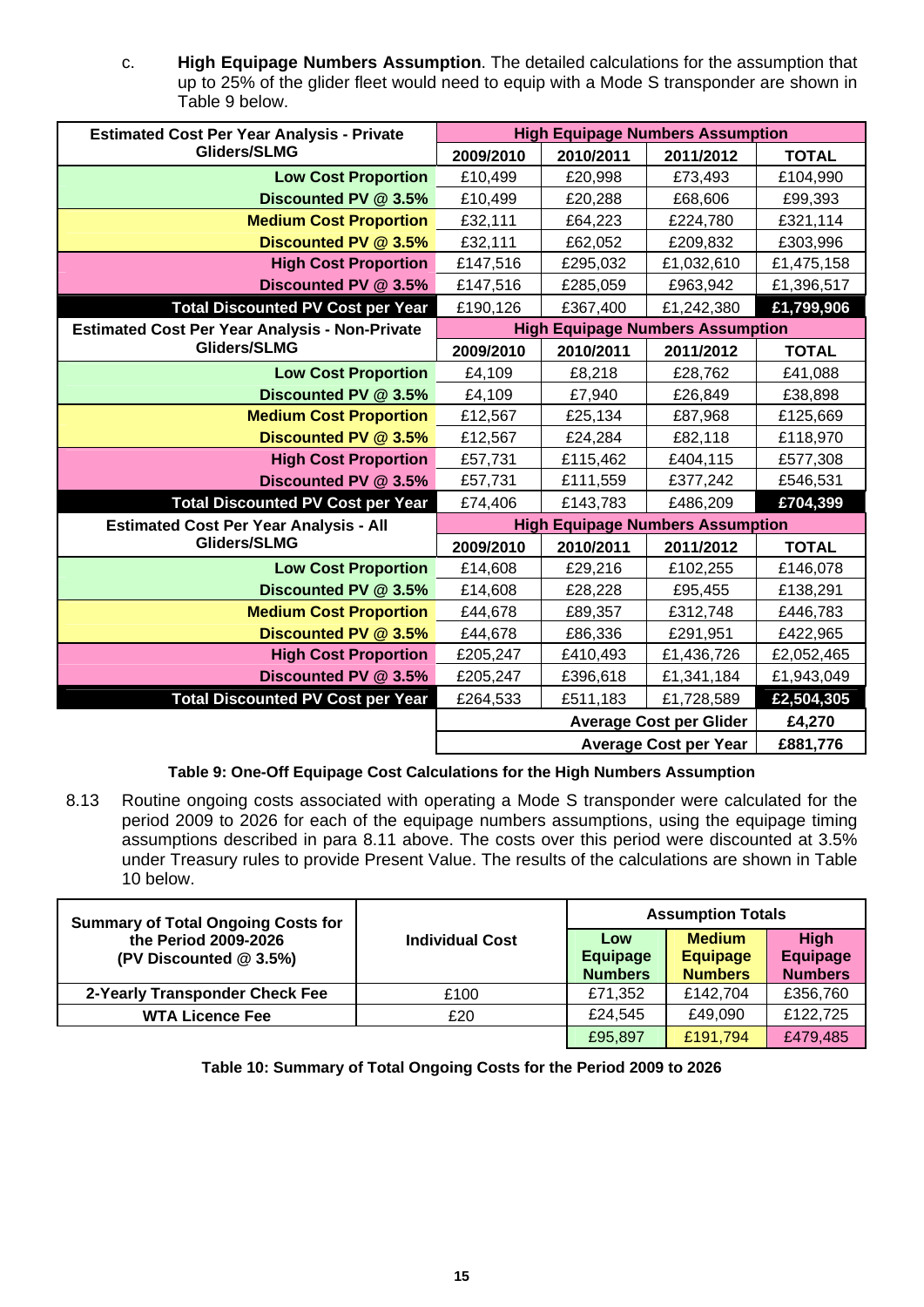#### <span id="page-22-0"></span>8.14 An overall summary of the estimated costs for gliders is set out in [Table 11](#page-22-0) below.

| <b>Cost Element</b>                                       | <b>Period</b> | <b>Low Equipage</b><br><b>Numbers</b> | <b>Medium</b><br><b>Equipage</b><br><b>Numbers</b> | <b>High Equipage</b><br><b>Numbers</b> |
|-----------------------------------------------------------|---------------|---------------------------------------|----------------------------------------------------|----------------------------------------|
| Average Non-Discounted One-Off<br>Equipage Costs Per Year | $2009 - 2012$ | £176,355                              | £352,710                                           | £881,776                               |
| Average Non-Discounted Ongoing<br>Costs Per Year          | $2009 - 2026$ | £7,434                                | £14,868                                            | £37,170                                |
| <b>Total Discounted Cost</b><br>(Present Value @ 3.5%)    | $2009 - 2026$ | £596,758                              | £1,193,516                                         | £2,983,789                             |

#### **Table 11: Overall Summary of Costs for Gliders**

8.15 By working with gliding associations and ATC agencies, the CAA considers that total costs of less than the 'Low Equipage Numbers' scenario are achievable.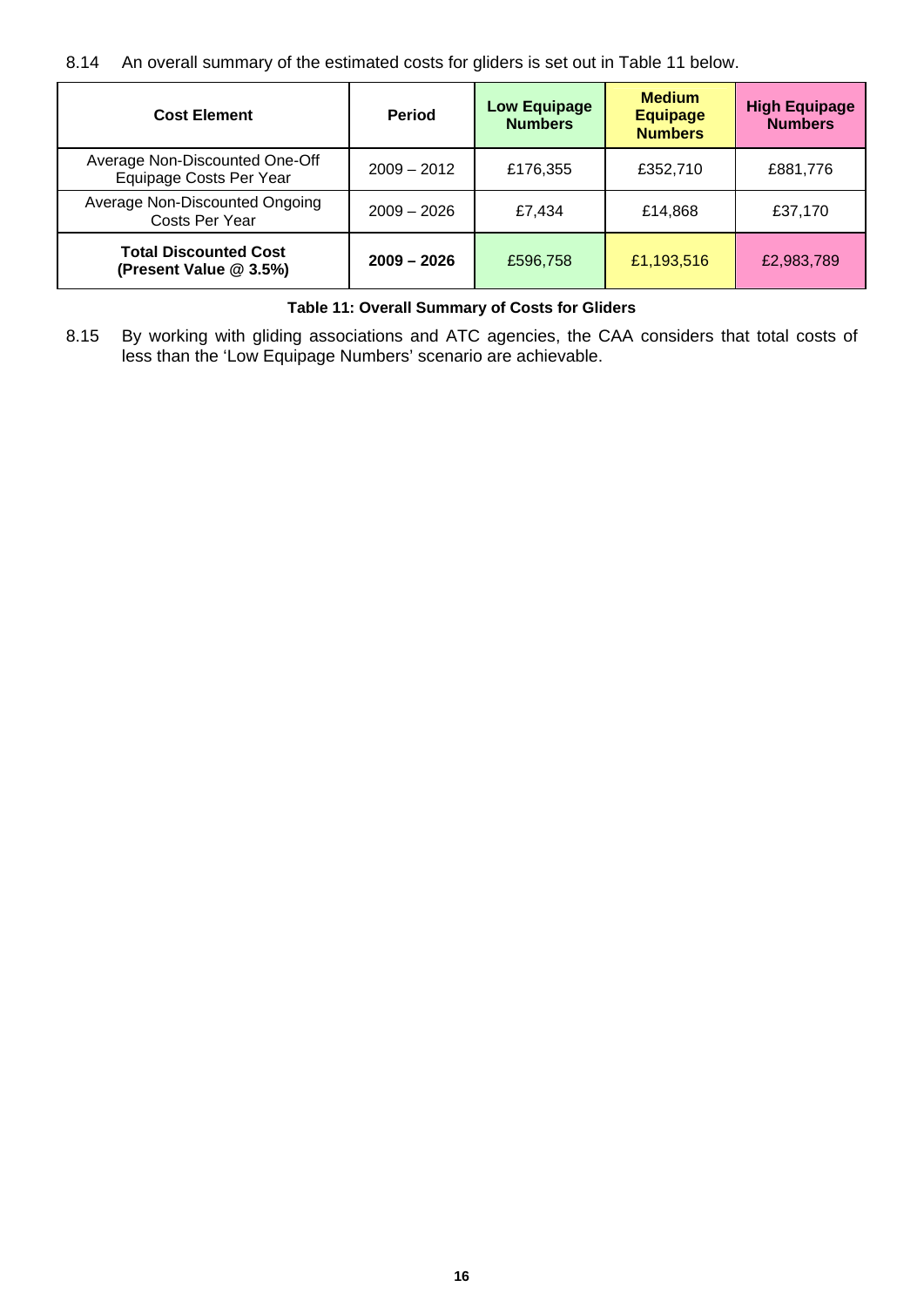# **9 IMPACT TEST RESULTS**

9.1 **Competition Assessment**. The proposals do not directly or indirectly limit the number of suppliers of air services, and their ability and their incentives to compete are not limited. There may be some cost differences generated by the proposed policy option in certain markets (such as flying schools) between suppliers that operate within Classification A controlled airspace or above Flight Level 100 and those that do not. As noted in the Impact Assessment, this effect could be mitigated by local arrangements with ATC or the definition of specific airspace volumes to provide access for non-transponder equipped aircraft.

#### 9.2 **Small Firms Impact Test**.

These proposals primarily affect the gliding sector of the General Aviation community. This sector mainly comprises recreational and sporting flyers, supported by a network of around 90 clubs and many maintenance and repair organisations. Many of the gliding clubs are operated as voluntary or non-profit making organisations, but most have some permanent and/or part time employees and many gliding clubs are run along the lines of small businesses. The supporting maintenance and repair businesses, and the companies that supply gliding equipment, are assessed to be mostly SMEs. Gliding clubs are mostly based in rural areas and activities at many clubs indirectly support other local businesses, particularly those reliant on tourism and visitors from outside the immediate area.

Consultation with stakeholders has indicated that the main impact on the gliding community would be from having to meet the initial costs of equipage and the ongoing servicing costs for SSR transponders. It was argued that, as gliding is attractive because it is a low-cost aviation sport, a significant proportion of the gliding community could just cease flying rather than attempt to meet these costs, and it may also become very difficult to attract new participants into the sport. It was argued strongly that many gliding clubs would then become unsustainable and have to close, with the resultant adverse knock-on impact on supporting businesses and local economies.

Local arrangements with ATC were acknowledged to be one way to mitigate these costs, but stakeholders also suggested broader exemptions and/or transferring some of the cost to commercial air transport operations, which, they consider, would stand to benefit most from the proposed policy.

Having revised its original proposals, the CAA considers that the current recommendations will address the concerns of the gliding sector about the potential direct and indirect impact of costs on small firms. Activity at and above Flight Level 100 without the need for SSR transponders will still be possible in defined areas, and the CAA will request the assistance of gliding associations and ATC providers to help identify these areas. Access to other volumes of mandatory transponder carriage airspace without transponders will still be possible in defined circumstances where existing Letters of Agreement with the appropriate ATC agencies can be maintained, or new ones put in place, to mitigate safety and efficiency concerns.

The CAA recognises that equipage of some gliders with transponders will inevitably be required in some areas and that the cost of this may result in some participants deciding to leave the sport or that some clubs may become unviable. The CAA does not consider that the current recommendations will result in a major reduction in UK gliding activities.

- 9.3 **Legal Aid**. The proposals do not introduce new criminal sanctions or civil penalties.
- 9.4 **Sustainable Development**. The proposals contribute towards wider efforts for achieving the sustainable approach to aviation that the Government is seeking to promote in 'The Future of Air Transport' White Paper. The option is an enabling measure to help ensure that airspace capacity can match the airport capacity aims, and to ensure that the limited airspace resource is used to maximum efficiency.
- 9.5 **Carbon Assessment**. The proposals aim to contribute to wider efforts to reduce the 'track miles' flown by commercial aircraft. By itself, the option will have a negligible direct impact on carbon emissions from aircraft but it is an enabling measure to help achieve greater efficiency in the way that UK airspace and aircraft routing is managed. Some sporting and recreational owners may decide to increase 'track miles' during their activities to avoid mandatory transponder carriage airspace rather then meet the expense of equipping their aircraft with Mode S. However, it is not possible to quantify this accurately.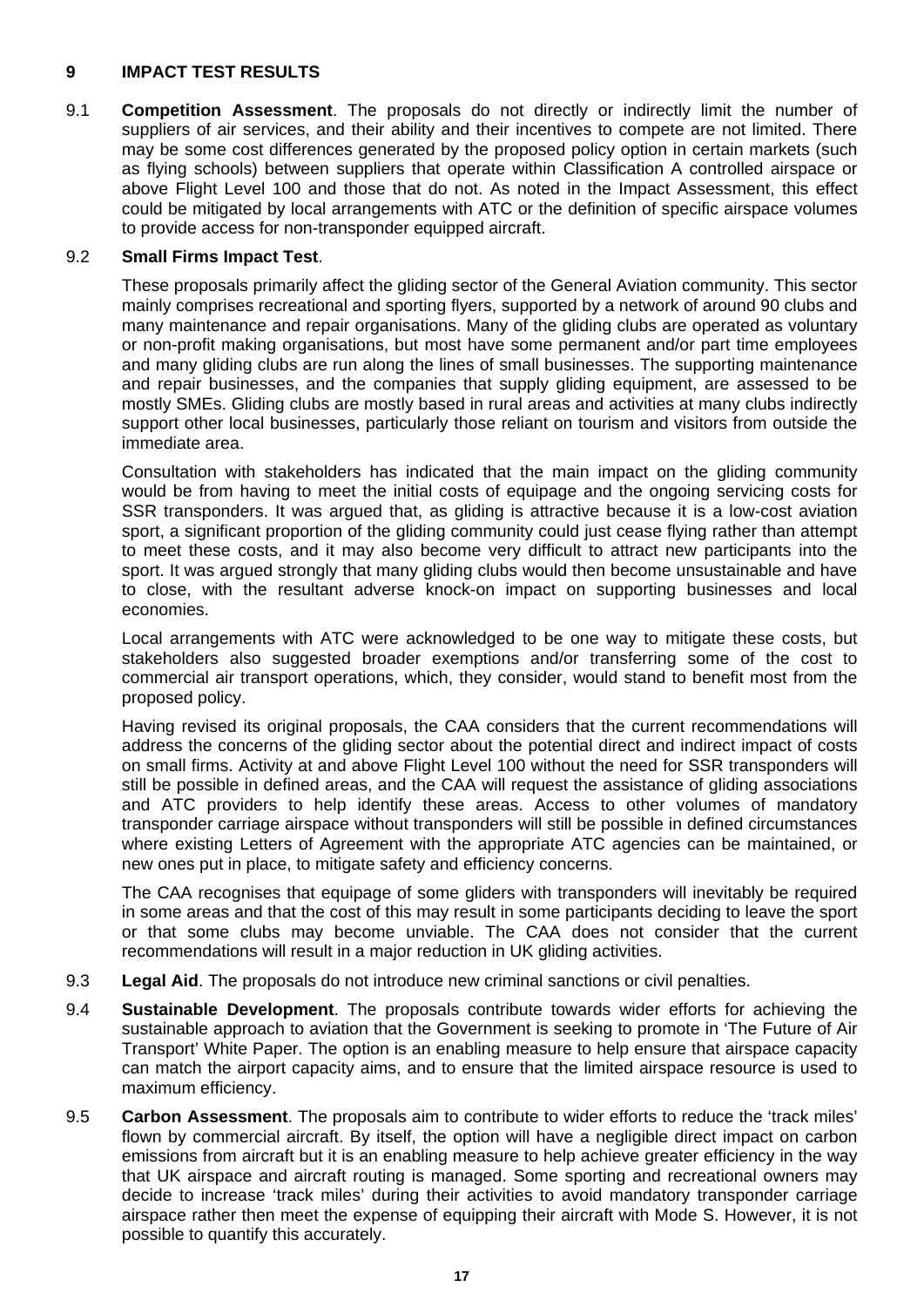- 9.6 **Other Environment**. The proposals aim to contribute to wider efforts to support the use of continuous descent approaches. This seeks to reduce the noise of arriving aircraft by ensuring that aircraft remain as high as possible for as long as possible and that segments of level flight during descent, which increase engine noise, are avoided. Where the Airspace Change Process is used to extend, on a case-by-case basis, the circumstances in which SSR transponders must be operated, consideration of potential direct and indirect environmental impacts is a mandatory requirement.
- 9.7 **Health Impact Assessment**. The CAA considers that a health impact assessment is not necessary for these proposals, as they do not have a significant adverse health impact on the whole population or a major sub-group of the population.
- 9.8 **Race, Gender and Disability Equality**. The proposals merely prescribe equipage requirements for aircraft that will be operated in certain airspace. The requirements would apply to any owner/operator of such aircraft, irrespective of race, gender or disability, who wishes to operate in this airspace. Consultation with stakeholders has raised no issues that lead the CAA to believe that the proposal would not be race, gender or disability neutral.
- 9.9 **Human Rights**. The CAA considers that the proposals have no direct implications on Human Rights.
- 9.10 **Rural Proofing**. The proposals could have an impact on rural areas in that many of the aircraft that are potentially affected by the equipage requirements are based at airfields in rural locations. If the proposals were to result in a significant number of recreational and sporting aircraft being taken out-of-service because of the equipage costs, this could have an adverse impact on some rural economies, particularly those reliant on tourism. The CAA considers that the impacts will not be as significant as some stakeholders forecast during the consultations, because operators who choose not to equip their aircraft could still operate in airspace where the equipment is not mandatory, and there will still be opportunities to put mitigation in place for non-transponder equipped glider access to mandatory transponder carriage airspace in defined scenarios.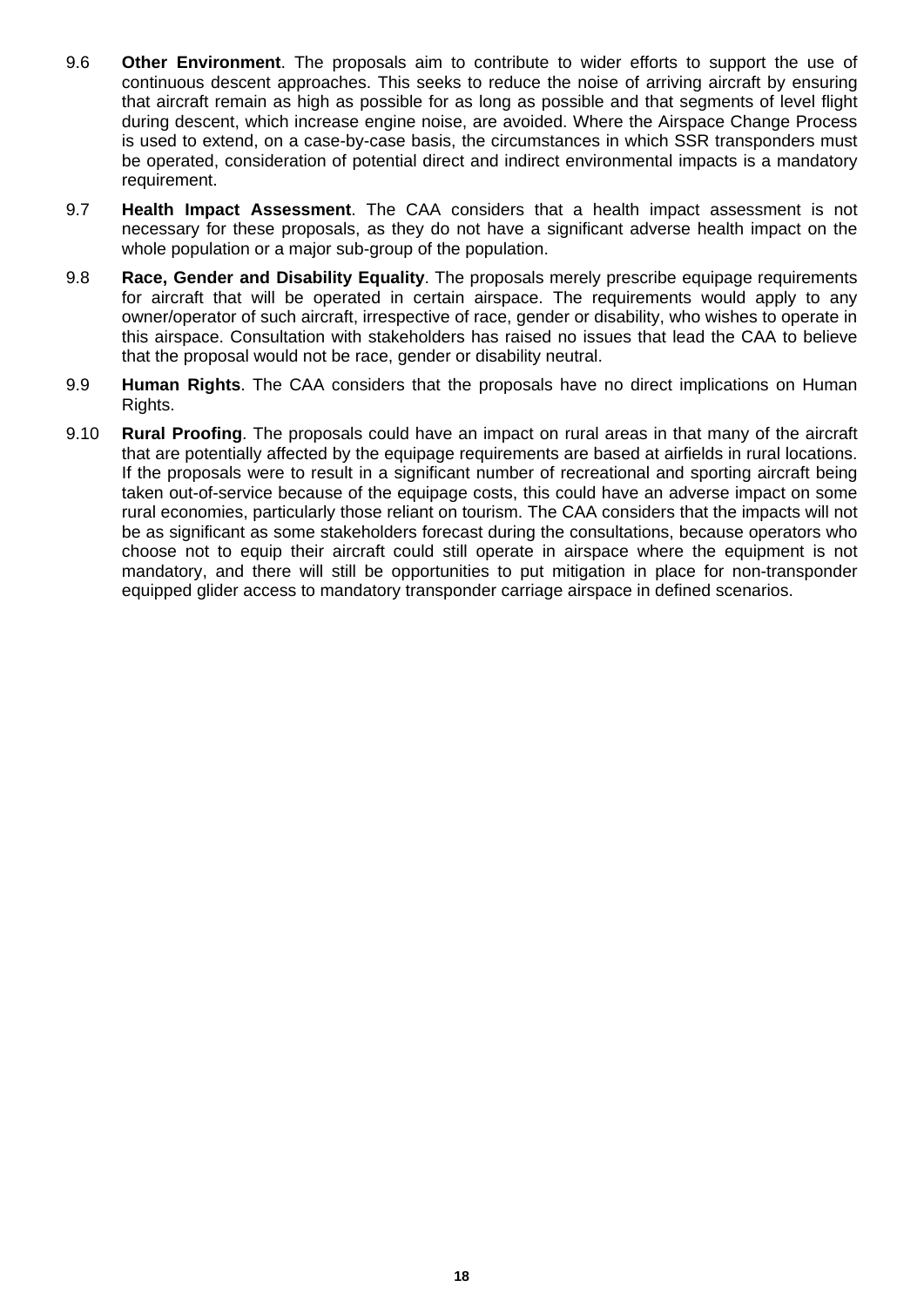# **Specific Impact Tests: Checklist**

Use the table below to demonstrate how broadly you have considered the potential impacts of your policy options.

**Ensure that the results of any tests that impact on the cost-benefit analysis are contained within the main evidence base; other results may be annexed.** 

| <b>Type of testing undertaken</b> | <b>Results in</b><br><b>Evidence Base?</b> | <b>Results</b><br>annexed? |
|-----------------------------------|--------------------------------------------|----------------------------|
| <b>Competition Assessment</b>     | Yes                                        | <b>No</b>                  |
| <b>Small Firms Impact Test</b>    | Yes                                        | No                         |
| <b>Legal Aid</b>                  | Yes                                        | No                         |
| <b>Sustainable Development</b>    | Yes                                        | <b>No</b>                  |
| <b>Carbon Assessment</b>          | Yes                                        | <b>No</b>                  |
| <b>Other Environment</b>          | Yes                                        | <b>No</b>                  |
| <b>Health Impact Assessment</b>   | Yes                                        | <b>No</b>                  |
| <b>Race Equality</b>              | Yes                                        | <b>No</b>                  |
| <b>Disability Equality</b>        | Yes                                        | <b>No</b>                  |
| <b>Gender Equality</b>            | Yes                                        | <b>No</b>                  |
| <b>Human Rights</b>               | Yes                                        | <b>No</b>                  |
| <b>Rural Proofing</b>             | Yes                                        | No                         |